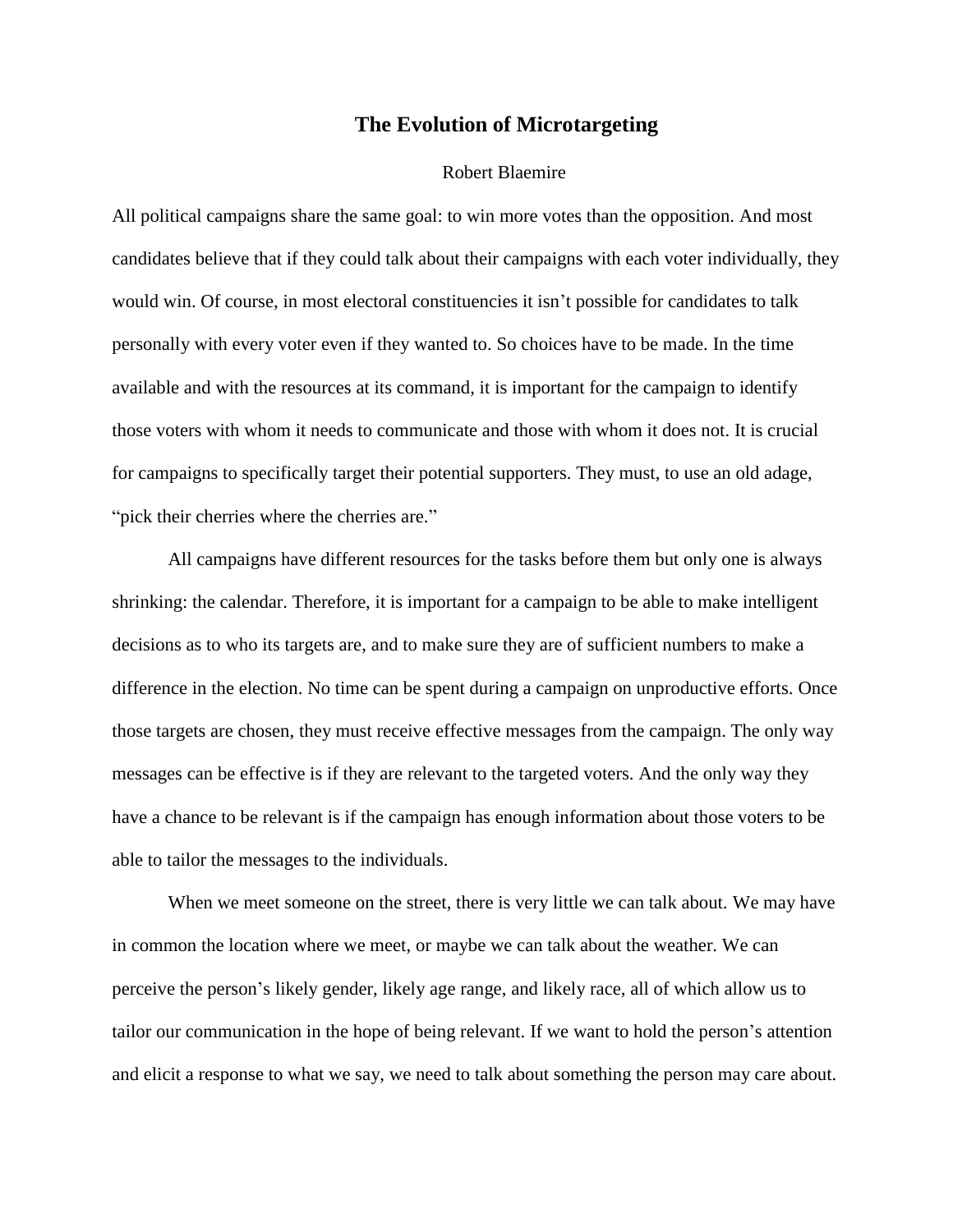While we won't necessarily know what that is, our assumptions are more likely to be accurate the more we know about the person. We might, for instance, assume that seniors care more about senior issues, that young people care more about young people's issues, that males care more about sports, that minorities care more about minority issues and so on. Of course, assumptions based on broad categories like these will never be perfectly accurate, but the more we know about voters, the more effectively we can communicate with them. If we are to have a hope of persuading enough voters to vote for our campaign, we must communicate with those who can be persuaded and use messaging that has the best chance of accomplishing that persuasion.

Targeting voters is not new. Early American candidates targeted voters by going to the places where they tended to gather—in the town square, at the saloon, or in the general store. As the US postal service matured, candidates began to use the mail to communicate with voters. As early targeted voters may have been only land-owning males. The franchise expanded throughout our history, broadening the field of potential targets but also making it more difficult to decide whom to target and what message to give them.

As the number of registered voters increased with the country's growth, the number of channels of communication for reaching the voters grew as well. As the US Postal Service matured, candidates began to use the mail to communicate with voters. Mailing materials to voters became common in the nineteenth century. Abraham Lincoln used the mail to send his campaign messages when running for the legislature and later for the US Senate.

The twentieth century brought in the phone as another mode of communication with voters, then e-mail late in the century, and the early twenty-first century has seen an explosion of communication channels such as texting, Facebook, Twitter, and other social media. As the population grew, the costs of communicating with voters grew as well, and the growing costs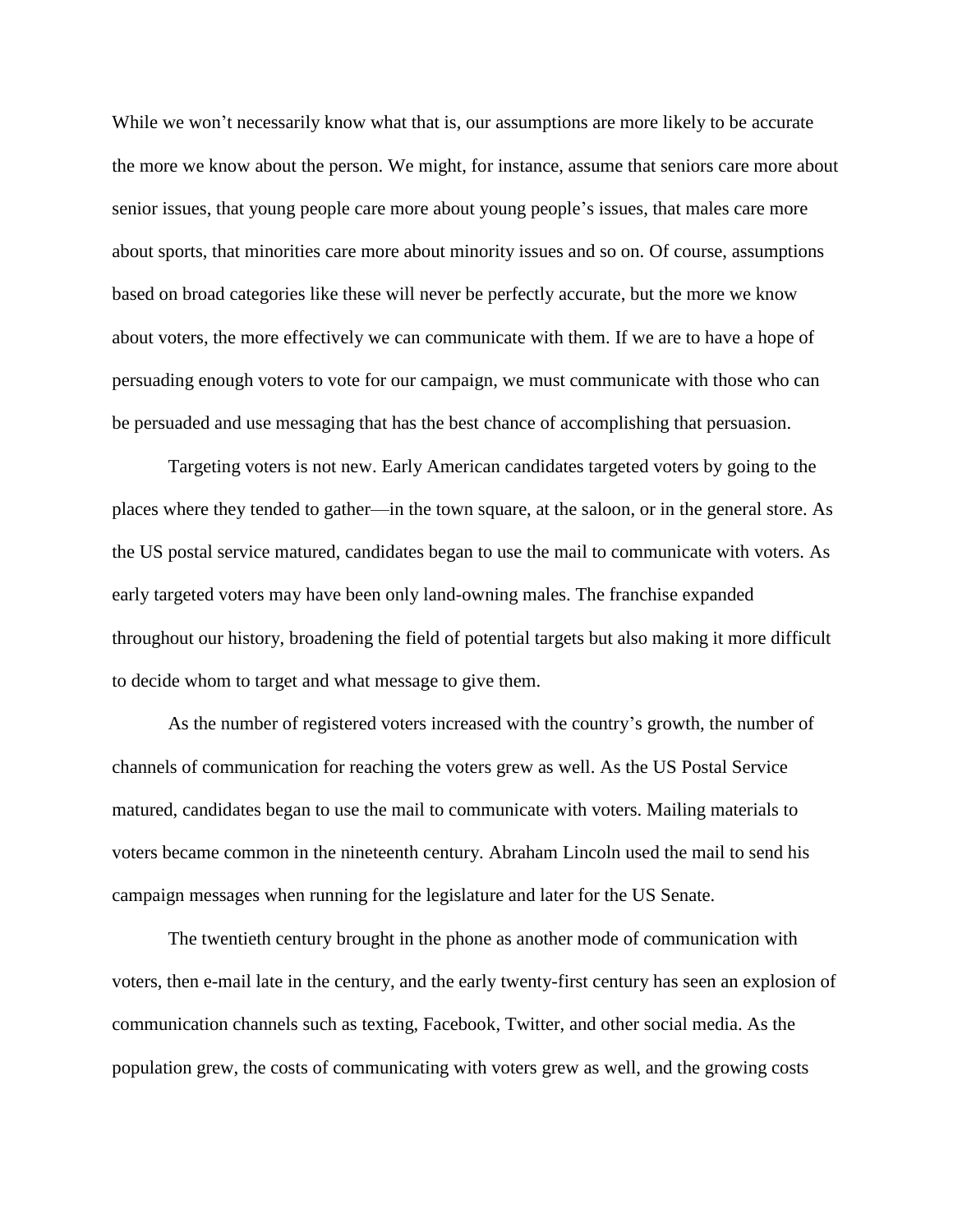made the necessity of targeting more pronounced. Campaigns could rely on the traditional methods of broadcast communication, through newspapers, magazines, television, and radio but these are broad-based communications that have been unable to communicate individualized messages to targeted voters while avoiding messages to those not targeted. These forms of communication are critical in modern campaigns but can never fully replace the need to contact voters directly. As the American electorate grew more complex and dispersed, increasing expertise in more sophisticated methods of targeting became more important. Modern campaigners understand that all channels of targeting are important and that each must be done well.

Critical to the development of targeting techniques has been the rise of computer processing and, more recently, the proliferation of the personal computer. Databases of information about registered voters has accelerated the ability of campaigns to target more specific demographics, which helps the campaign avoid the waste of resources that occurs when communicating with voters who either cannot be won over or will not vote at all. Campaigns want to find the undecided voter who is also persuadable, and to use the data about that voter to have the best chance of persuading him or her to support the campaign and then to vote. Targeting at such a sophisticated level of precision is called microtargeting.

# **The Profession of Political Campaigning**

The early history of political campaigns is marked by the existence of backroom politicians who were the architects of prominent successful politicians. William McKinley had Mark Hanna, Woodrow Wilson had Colonel House, and Franklin Roosevelt had Louis Howe. But few people spent their working lives on campaigns, in part because campaigns were relatively brief. For example, John Kennedy's 1960 presidential campaign did not commence until January of that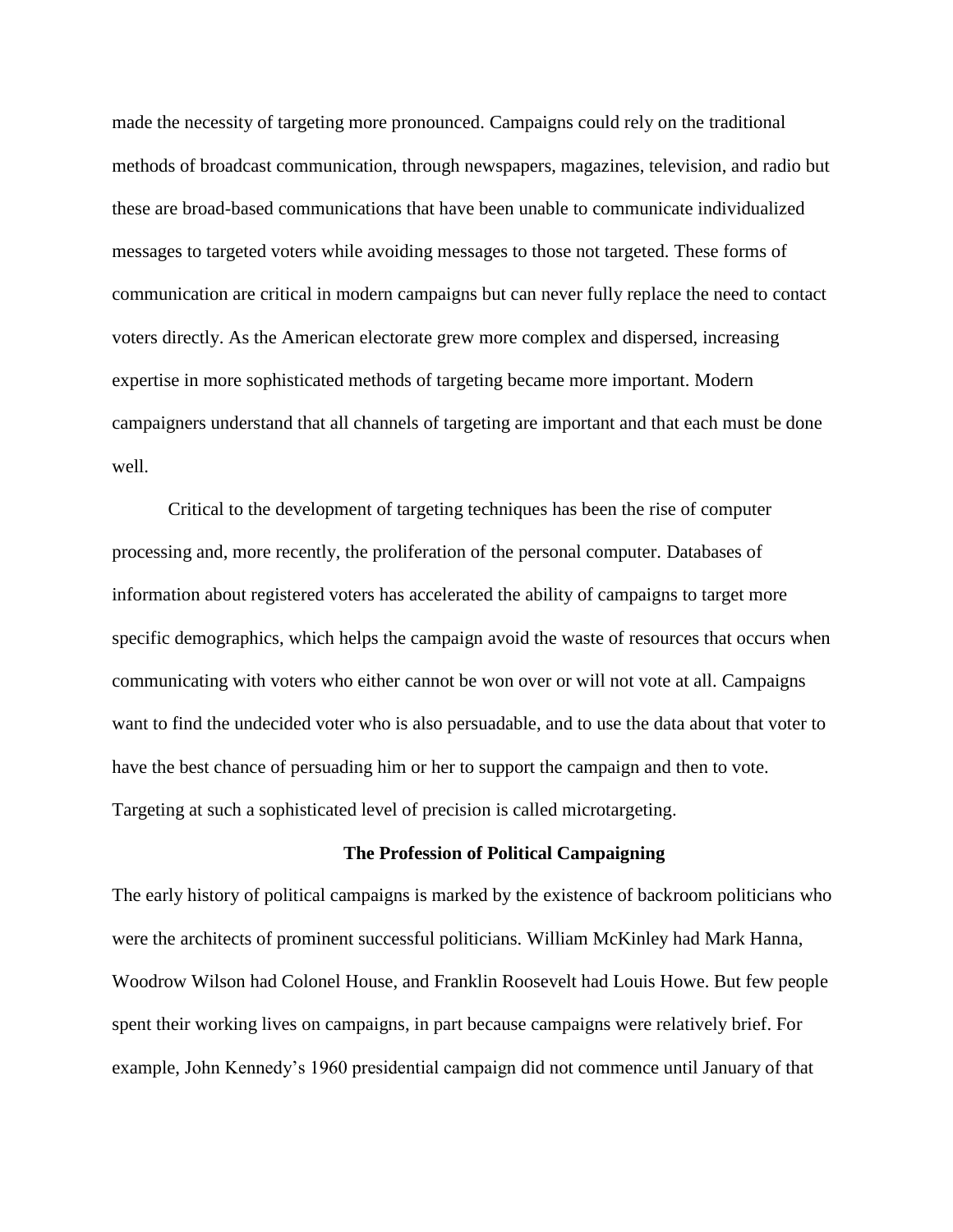year. And as recently as 1964, Robert Kennedy announced his campaign for the US Senate in New York a scant two and a half months before the election.

With the rise of primaries, the lengthening of the campaign season, and the advent of television campaigning, there arose a need for professional campaigners who could not only work in campaigns over a longer period of time but could also help the campaign allocate the larger budgets more effectively. The proliferation of presidential primary campaigning took the decision-making in the nomination process away from the backroom politicians and placed it squarely in the hands of campaign professionals. Also, the rise of television and radio made it easier for politicians to speak directly to the voters. The vacuum created by the weakening role of political parties has been filled by campaign professionals. Those who could help campaigns use modern communications to reach voters more effectively would be hired by the twentiethcentury campaign.

# *Precinct Targeting*

The era of the presidential candidate campaigning from his front porch ended with William McKinley at the conclusion of the nineteenth century. Personalities like Theodore Roosevelt made campaigning a much more publicly accessible event. The twentieth century moved campaigning toward greater democracy, not only in the way candidates became nominated but also in the way people became involved at all levels. Innovation that has contributed to the rise of professional campaigns came as the process opened up to other professions. Television marketers began producing the first campaign commercials, and computer programmers began to find ways to process political data to better inform the decisions each campaign must make.

One of these innovations was to compile precinct statistics to help make judgments about how each precinct performs in an election. As the smallest geographic unit in a candidate's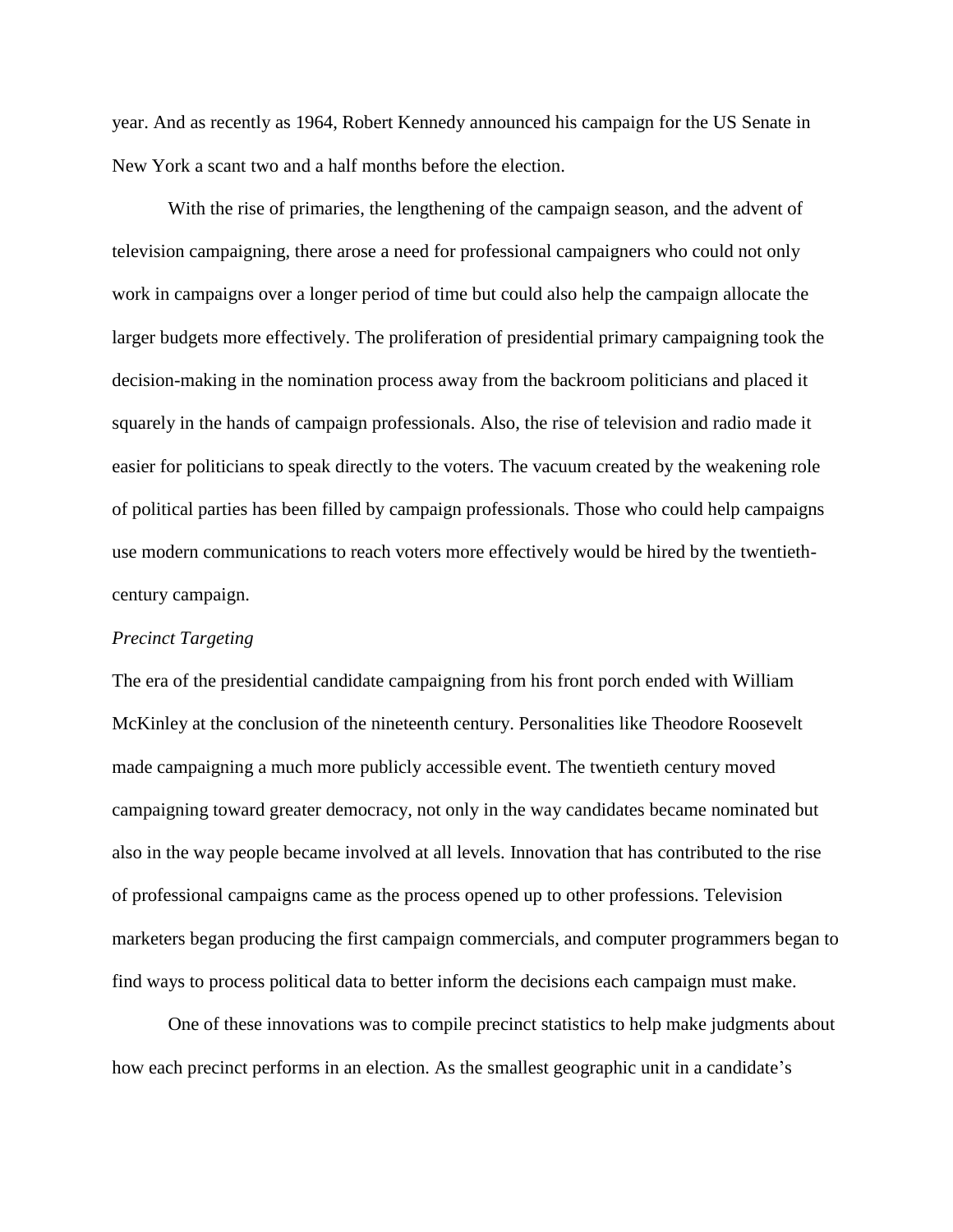political universe, a precinct has years of election results that can help determine how much it might swing from one party to another, what kind of turnout might be projected, or the level of consistent party loyalty. Organizations like the National Committee for an Effective Congress (NCEC), founded by Eleanor Roosevelt in 1948, began compiling precinct statistics to help Democratic and progressive candidates in just this manner. Predictions about how a precinct is likely to perform allowed campaigns to decide where to target. They could decide where persuasion was needed, where they might want to place their yard signs, or where they only needed to turn out the vote. Similarly, they could decide where their campaign time and resources would more than likely be wasted. A campaign could target its efforts toward precincts based on how they historically performed.

Data produced from organizations like NCEC defined the nature of direct-voter targeting well into the 1970s. With each election cycle, the predictability of precinct performance improved, and campaigns came to rely increasingly on sophisticated precinct targeting. Precinct targeting was part of a larger movement toward more individual-based targeting. This movement toward targeting individuals would continue to progress with the computerization of databases used for direct voter contact.

#### *Geodemographic Targeting*

The United States Census Bureau began using computers to compile national statistics during the twentieth century. Aggregate census statistics, compiled well before the advent of the computer, have also been computerized since. As the data became increasingly detailed and computer technology improved, the ability to process the data and learn from it improved as well. During the 1970s, firms like Claritas pioneered the development of clustering—grouping people according to shared demographic data and behavioral patterns—leading to geodemographic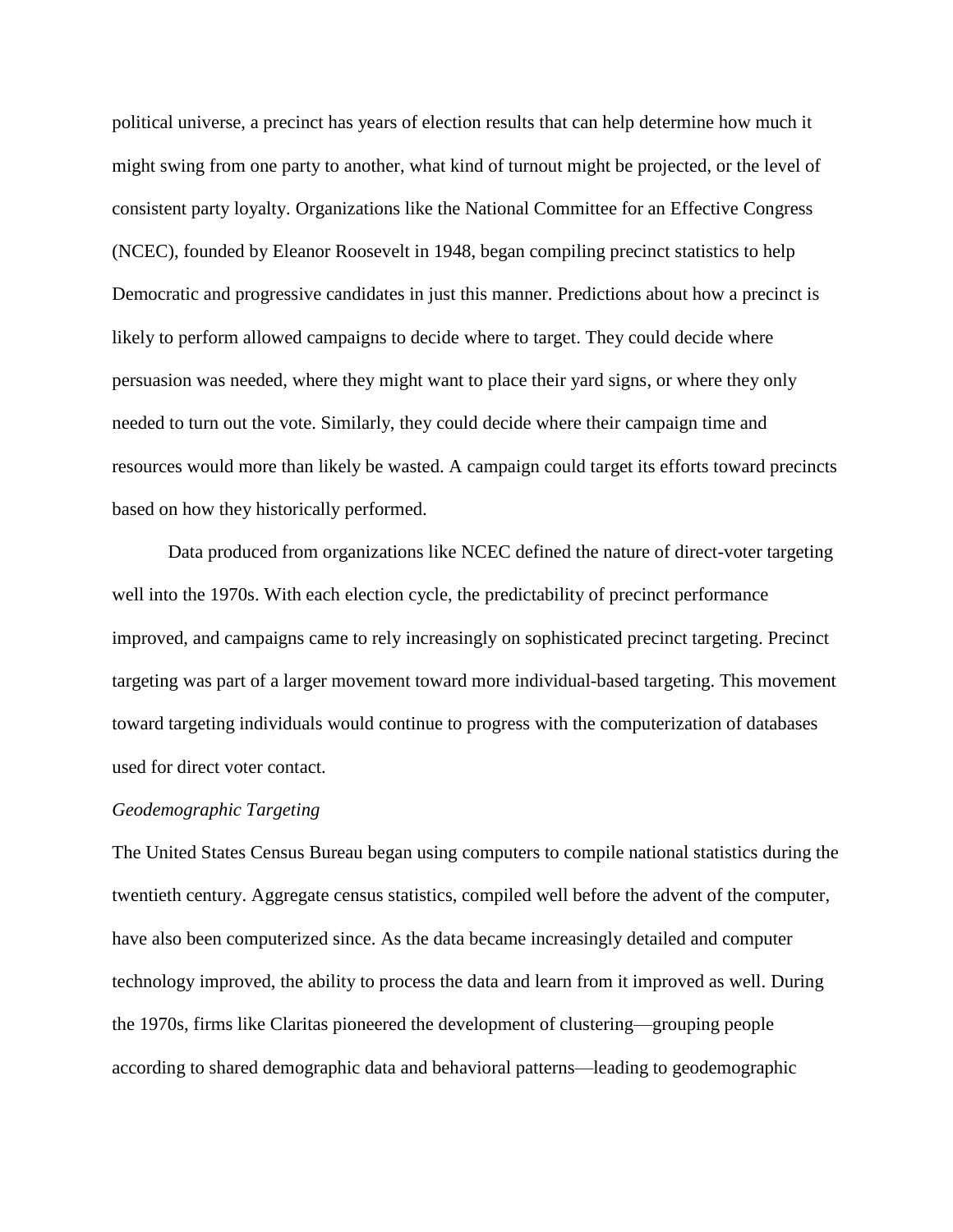targeting in campaigns. All of the American populace could be categorized into one of forty clusters. The way the data was aggregated led to the categorization of every zip code into the same forty clusters. Claritas labeled those clusters in clear and understandable ways, allowing them to be used more easily in commercial marketing and later in political targeting.

A given cluster might, for instance, be labeled as "pools and patios," which denotes interests connected to upper-income, well-educated people who have more disposable income and live in comfortable surroundings. Another cluster, "shotguns and pickups," represents a demographic of lower-income, more rural, likely gun owners whose mode of transportation is more likely to be a pickup truck than an expensive sports car. The two groups may be targeted by the same campaign, but different methods and messages would be employed.

Claritas clusters were first used in a political campaign in 1978—a right-to-work referendum in Missouri, which was not an effort in favor of workers' rights but one designed to destroy the collective bargaining process and, in turn, organized labor. When that campaign began, polling showed that the measure would pass overwhelmingly. Organized labor understood that the only way the referendum could be defeated would be if their opposition never saw defeat as a possibility. Their overconfidence could be used against them. It called for a stealth campaign of person-to-person, door-to-door, and professional direct mail and telephone contact.

Claritas clusters were used to define the sampling for the initial polls and then to define the targets. The labor campaign saw that it could use Claritas clusters to define those voters who were receptive to the argument that the "right to work" would not help workers. This new form of targeting by clusters, with an intensive direct-voter-contact campaign, allowed the pro-labor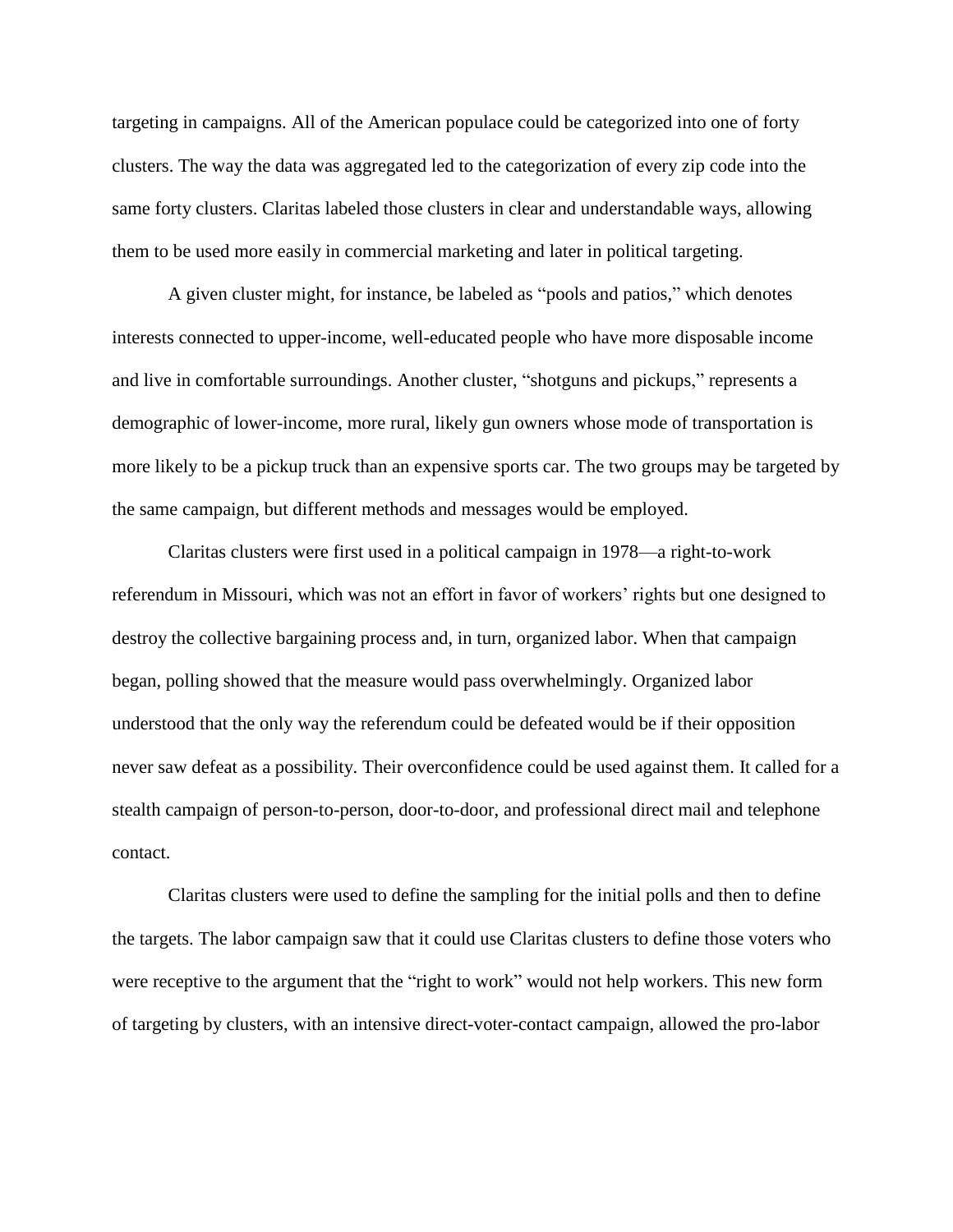forces to successfully defeat the referendum. The Democratic political community sat up and took notice.

Geodemographic targeting was another step toward more individual-based targeting, with the focus on reaching individuals within zip codes that fell into a particular cluster. This development conveniently intersected with my professional life and fully engaged me in the targeting business.

# *The Bayh Campaign*

I grew up in Indiana and, like so many of my generation, was inspired by President Kennedy. In 1964, Indiana's Senator Birch Bayh was in a plane crash with Senator Ted Kennedy and rescued him. When I arrived in Washington, DC, in 1967 as a freshman at George Washington University, I travelled to Capitol Hill on the first day after my parents dropped me off to try and meet Senator Bayh. I was able to meet him, volunteered to work in his office, and was asked to do so a few weeks later. This changed my life and the course of my career.

While I was in DC as a student, my focus was the Bayh office. After a few months as a volunteer I worked my way into a paying job. One of the first projects I worked on was transcribing vote totals onto computer forms for a targeting project that would be a part of Bayh's 1968 reelection campaign. Once on the payroll, my responsibilities evolved, and I began working in the office almost every day between classes. From opening the mail in a small vestibule at the top of the stairs near the Senate attic to running errands for the office manager, I began to learn my way around the Senate. As I navigated around the various Senate services, I learned in the Computer Services Department that the Bayh office had a list of 13,000 names that was mailed once per year at Christmastime. This Christmas list was largely made up of Bayh's friends, elected officials, donors, and political leaders throughout Indiana. It was at this point that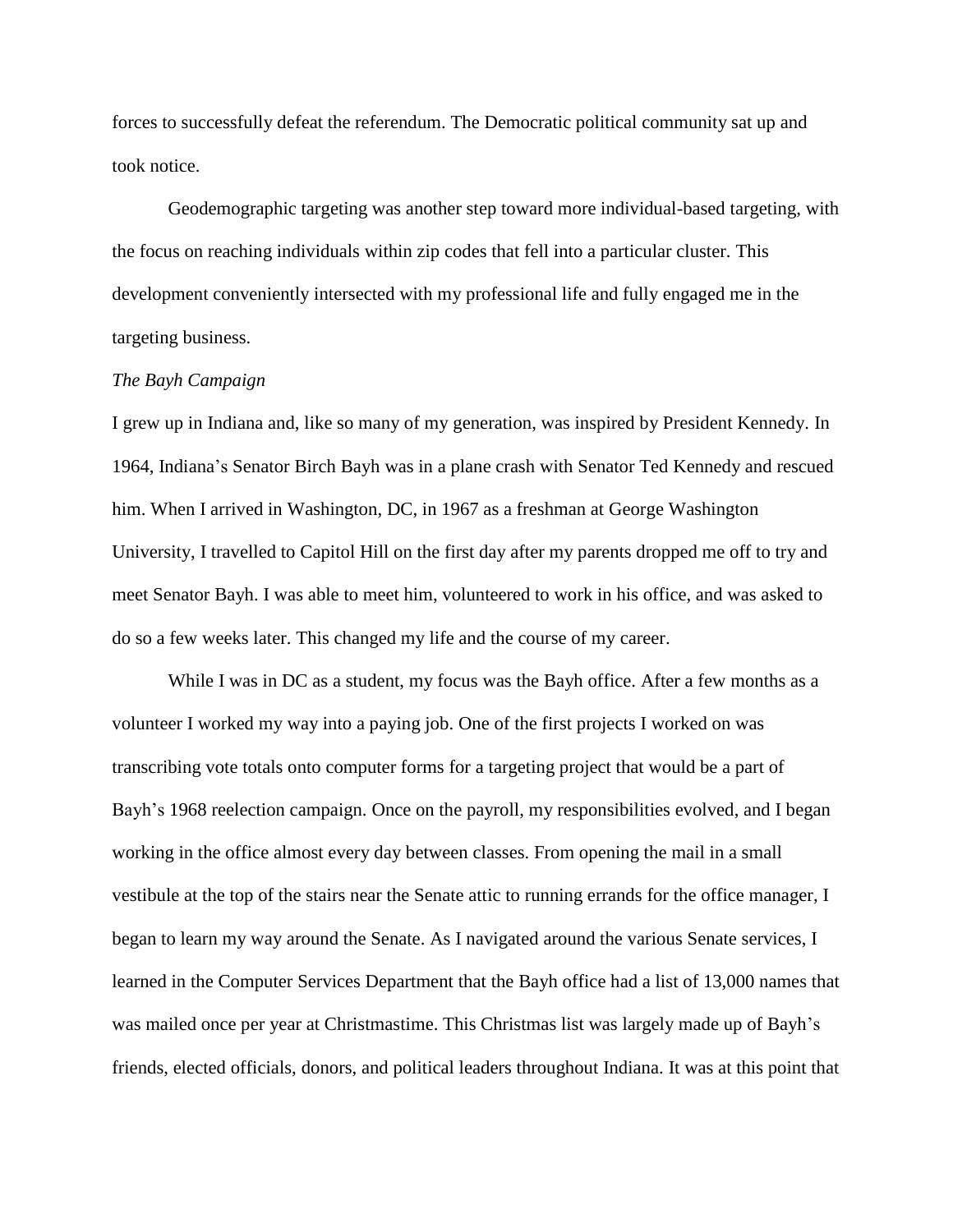I began my effort to build a mailing list so the office could have a more developed newsletter program. By the time Bayh left office twelve years later, we had a mailing list of 2.8 million Hoosiers with over 250 identification codes on it, and it had been the Senate's largest mailer for three years in a row.

I took every opportunity to develop the list. If we had a meeting with an interest group, I'd ask for a copy of their mailing list. As I worked more with federal agencies, I'd pursue lists of constituents that they might have. I acquired from the Veterans Administration a list of Indiana veterans to add to our database and a list of small business owners from the Small Business Administration. Adding in teachers, union members, farmers, and a number of other groups grew our list to the size it eventually became. And I continually worked at cleaning up the list, taking home the green-bar printouts of the list so I could scour it for updates, additions, deletions of the deceased, changes of address, and the like. This eyeball method of updating a list seems more than a bit antiquated today, but it was all we had at the time.

I also developed a variety of uses for the mailing list. When the senator decided to have a town meeting, I'd blanket all of the zip codes surrounding the meeting site with invitations. At the first of these meetings, we had far more people arriving than the room would hold something all politicians love. And many of the people at the event had their invitations with them, proving to us that this targeting process and this form of communication worked.

When there were accomplishments in the Senate that impacted members of a given interest group or a specific geographic area of the state, the list provided the ability to send out informative mailings about those accomplishments in a targeted manner. When a government grant was extended, we sent mailings to make sure those who might be interested in the grant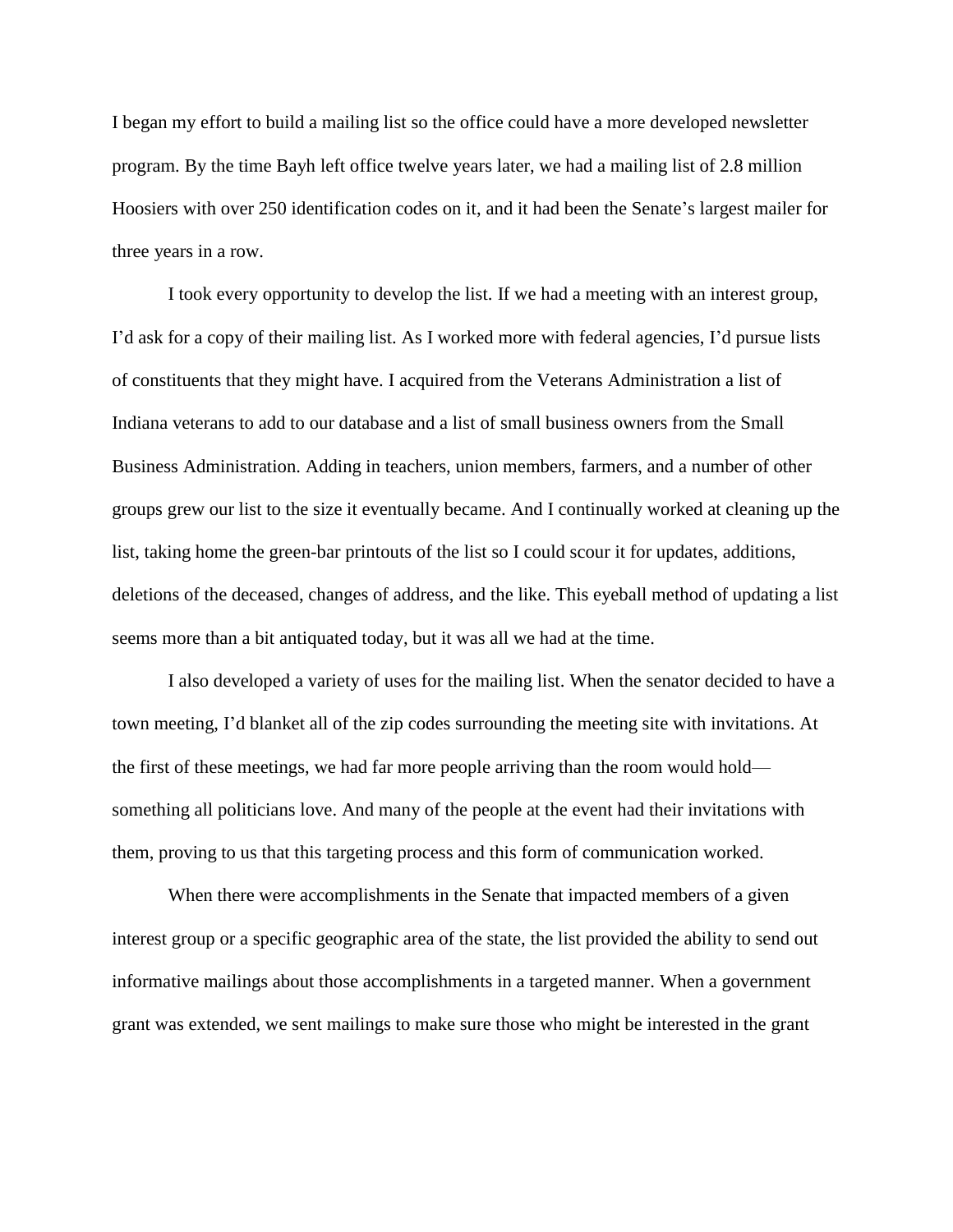were made aware of it, and thereby establish a positive connection with the senator at the same time.

During that period, the strict firewalls between official and political business restrictions that are fully appropriate—did not exist, and it was common for campaign staff to store paraphernalia in the Senate attic. In preparation for Bayh's 1974 reelection campaign, I went to the attic and began rummaging around in large cartons of index cards. These cards had voter names, addresses, and phone numbers on them, and each had code letters and numbers written on them—likely information gathered by phone banks. I never learned what the codes meant, but the cards were a glaring example of the data waste that took place before it could be maintained on a computer in a database. Data that costs a campaign thousands of dollars to acquire is often discarded after an election. This insight gained in the Senate attic provided a valuable lesson that I would put to use later in my professional work with voter data.

The 1974 campaign was successful. Bayh held off the challenge by Indianapolis Mayor Richard Lugar, who would later serve in the US Senate even longer than Bayh did. It was clear that my advancement in the office during the ensuing years would place me in a key campaign role, and I was determined to learn as much as I could about campaigning. After the 1978 election season, I read an article about the right-to-work campaign in Missouri in which organized labor had defeated a referendum with the help of Claritas clusters. The effort had been directed by one of the pioneers in political consulting, Matt Reese. The article fascinated me, and I arranged to meet with Reese as well as the founder of Claritas, Jonathan Robbins. These proved to be very beneficial meetings, resulting in our campaign using Claritas for targeting and hiring Matt Reese to employ the technology in an aggressive (and expensive) voter-contact campaign.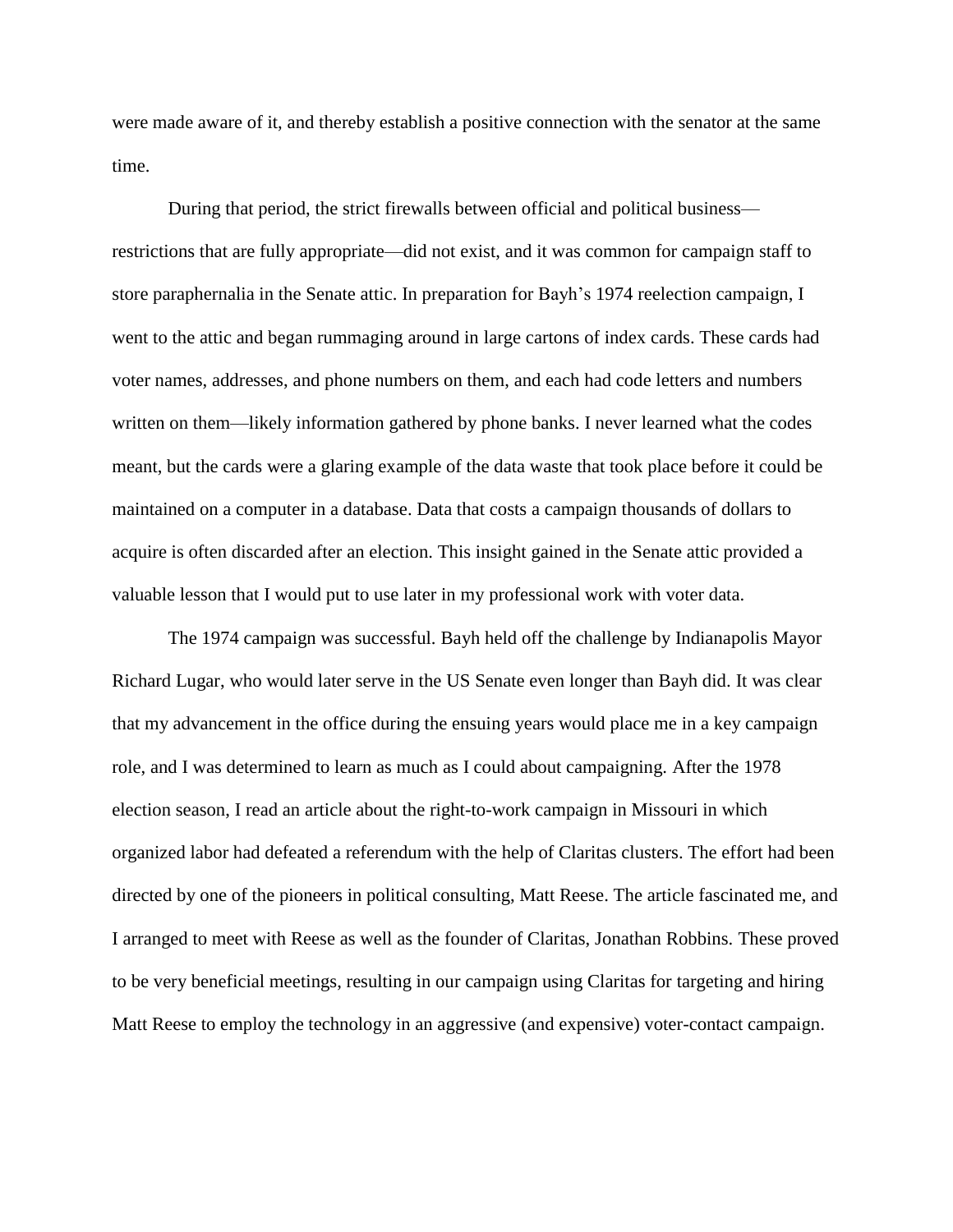No candidate had ever used this system before; clusters had been used up to that point only on issue campaigns. In preparation for Bayh's 1980 reelection campaign, we polled by cluster, bought television spots by cluster, ran phone banks and sent direct mail by cluster. We in the upper echelons of the campaign believed in the effectiveness of this sophisticated manner of segmenting voters and the capacity for messaging that came with it.

Back then we had to reach voters by mail and phone using lists of residents purchased on the commercial market. Even though we had this sophisticated method of targeting voters, we didn't know if they were registered or not. There were no such things as registered voter lists in a computerized form. We realized that we might be contacting people who were not even eligible to vote, but we had little choice.

That political year brought not only the end of Birch Bayh's Senate career, but the loss of enough Democratic incumbent senators to give the Republicans control of the Senate for the first time since the 1950s. California Governor Ronald Reagan's election to the presidency was a landslide. In Indiana, Carter lost by over 400,000 votes out of two million cast. Our gubernatorial candidate lost by over 300,000 votes. Our campaign lost by just over 160,000 votes, almost a quarter million ahead of the ticket but clearly not enough.

I learned valuable lessons about targeting voters during this experience. I'll never forget Matt Reese's admonition that voters care more about their bowling scores than who is running in an election; in a campaign we are fighting a battle for the voter's attention. As we began to poll in the campaign, not only to get a temperature reading on how we were looking but also to be able to define our campaign targets, we did something unique.

Early in 1980, long before J. Danforth Quayle had earned substantial name recognition but after it became clear he would be our opponent, we conducted a statewide poll. First we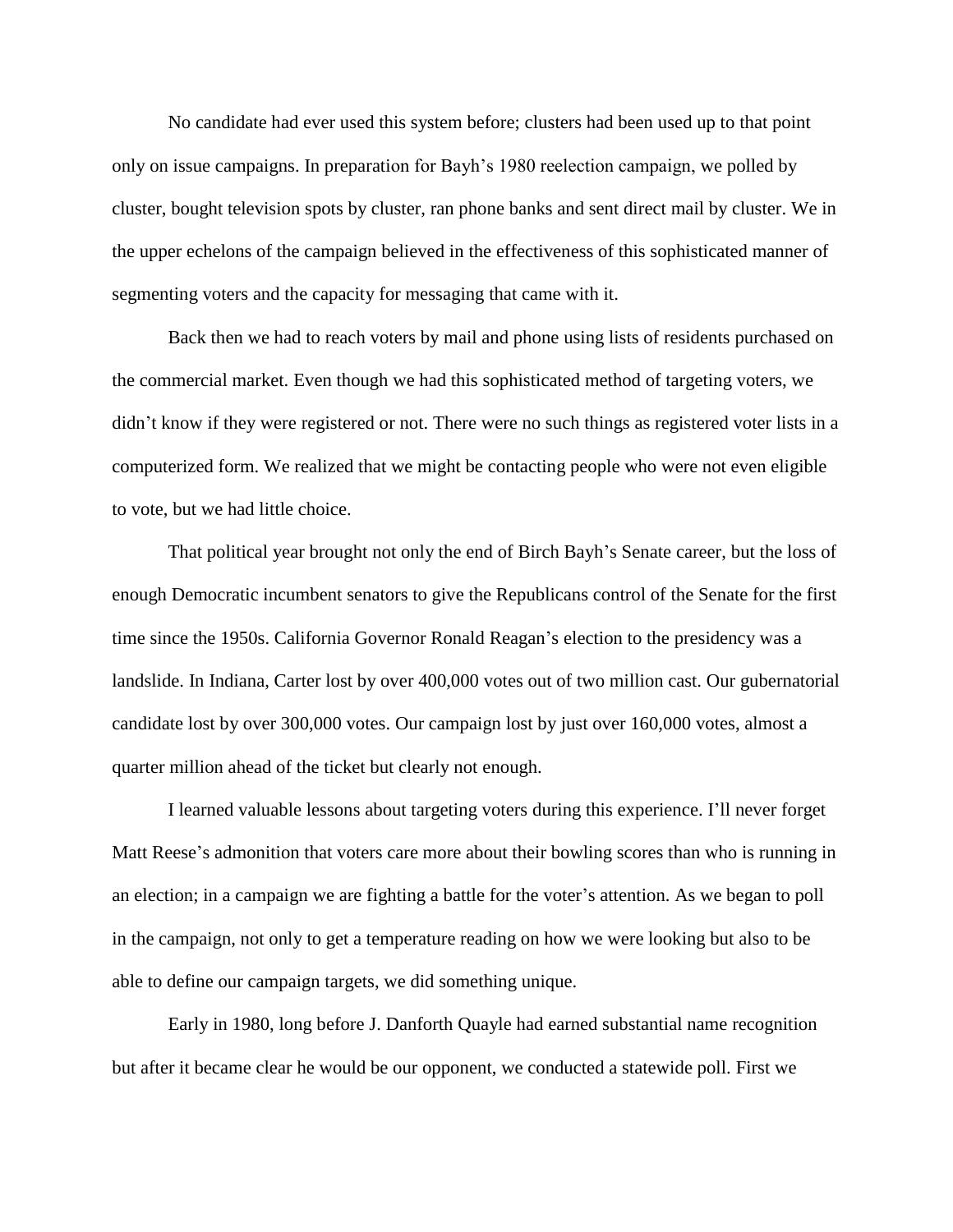asked who the voter would support in a race between Democratic Senator Birch Bayh and Republican Congressman Dan Quayle. We won that match-up 72 to 10. Then we asked what we later called the "Jesus Christ question. If the election was today, and the Democrat was Birch Bayh and the Republican was a young conservative who agreed with you on the major issues of the day, how would you vote?" In other words, the question framed Quayle as the perfect candidate—something we knew he would never become—which helped us establish our worstcase scenario. We lost that one 46 to 40.

Our goal was to define Quayle in a way that would place him far from perfection. We also could quantify our task. There was a 32-percent portion of the electorate that voted for Bayh against an unknown but voted against him in a race opposed by an ideal image of Quayle. Our campaign was largely focused on that universe of voters**—**those with us when running against an unknown Quayle and those against us when running against an ideal Quayle would like to become--as well as on the undecided voters. As the months rolled on it became clear that the atmosphere in the nation, as well as in Indiana, was leaning heavily against reelecting incumbent Democrats.

As already mentioned, we lost that campaign, but I was able to take lessons with me about targeting that have been valuable to this day. Our tracking polls showed us throughout the campaign that our targeting was accurate we were failing to secure support from those voters we had to win. This was also a reminder that finding the right targets is only part of the battle. Message is critical, to be sure, but more important are the larger trends going on in the electorate. In 1980, America was suffering through double-digit inflation, double-digit unemployment, gas lines, the Soviet Union's invasion of Afghanistan, and hostages held captive in Iran for the entire year, with a very unpopular incumbent president running for reelection. Sometimes it doesn't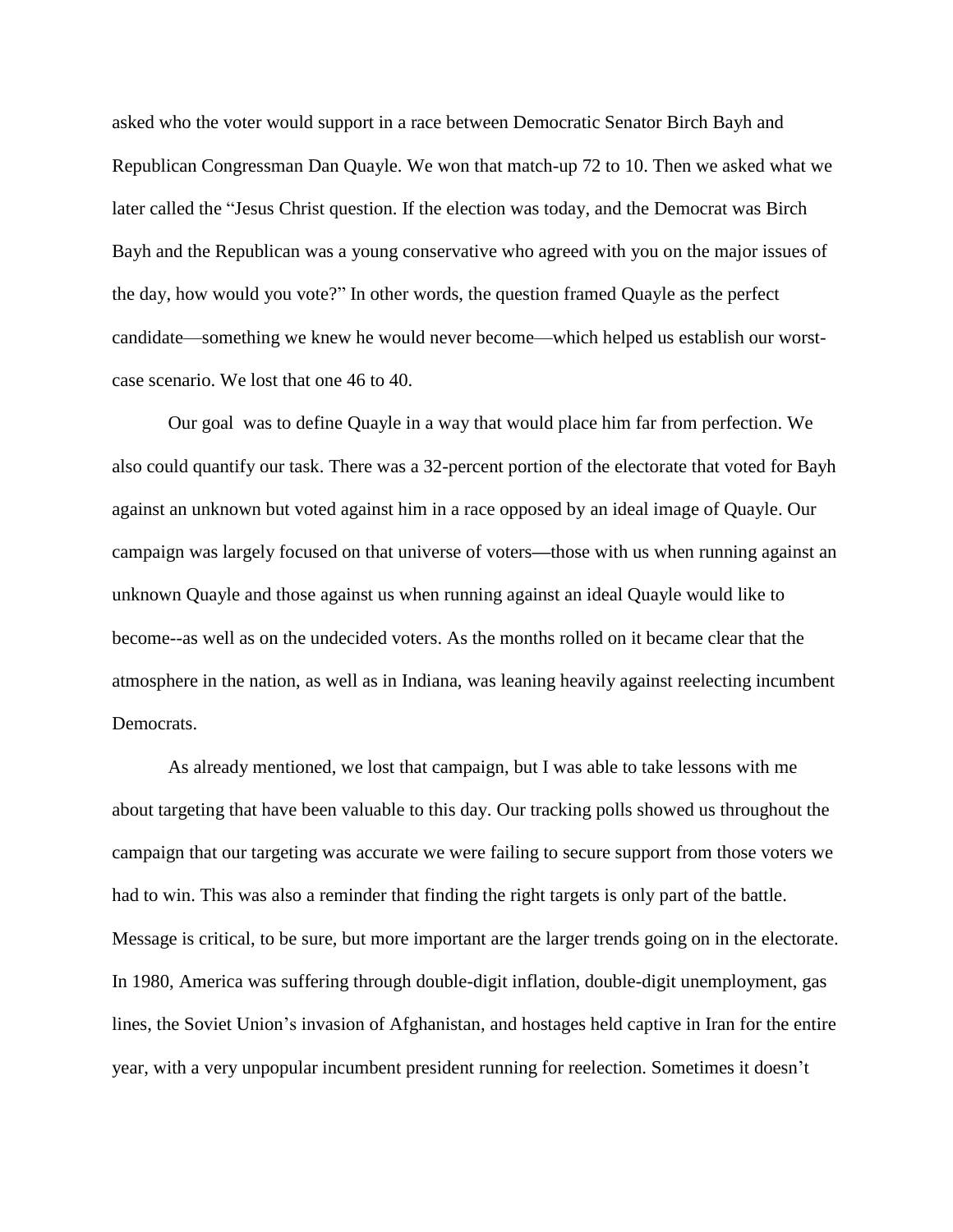matter how well you target or how effectively you deliver your message—sometimes you just can't win.

#### *Post–1980 Election*

Throughout that political year, people would constantly tell me not to worry—that even if Bayh lost I'd have no trouble getting a job I wanted. But not only did I not know what I wanted, there were 10,000 Democrats thrown out of work in DC. It was a dismal period for Democrats and a real challenge for me. I didn't know what I wanted to do and offers were not forthcoming**.**

Not long after Bayh left office, Ken Melley, political director of the National Education Association (NEA), called me to see if I was interested in working with them on a project. He had heard that I ran the most sophisticated targeting system anyone had ever seen and thought that, despite the election loss, my experience might be useful to NEA. As a result, I began a contract with the NEA that had me assess the state of the organization's computer capabilities and recommend ways their political operations could be better served by their computer services division. It was a natural progression for me in the process of learning more about how to marry data processing with politics.

I spent 1981 on the NEA project and on launching a political action committee (PAC) to fight what I considered the destructive influences of the New Right on politics. Organizations like Moral Majority and the National Conservative Political Action Committee (NCPAC) had been active in the 1978 and 1980 elections in opposition to liberal Democratic senators, one of whom had been Birch Bayh. The level of name calling and vitriol that erupted as a result of their efforts motivated me to find effective ways to fight back, to lessen their influence where possible. Unfortunately, other organizations with similar goals were created around the same time and the competition in fundraising was intense.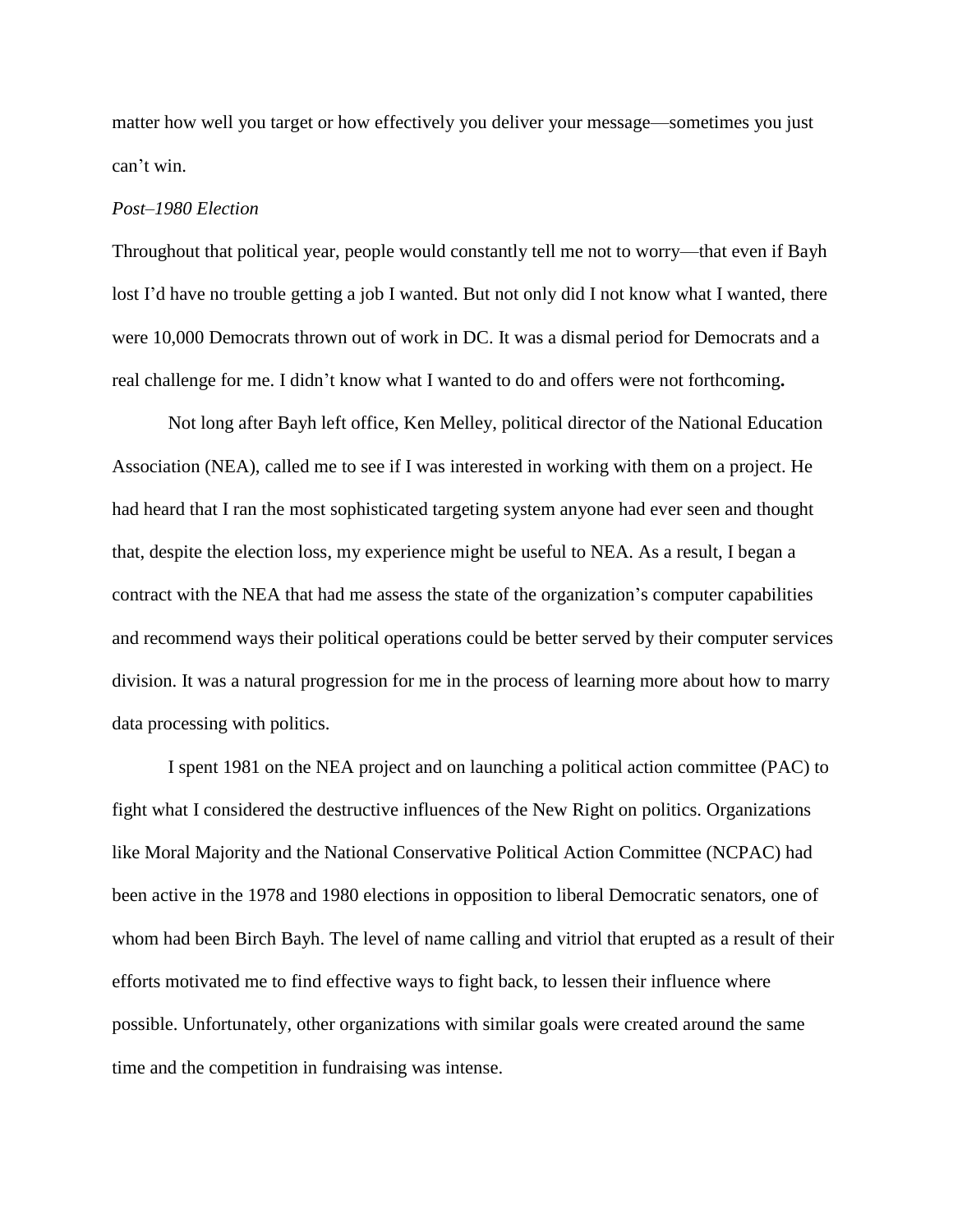The goals of our PAC—the Committee For American Principles (CFAP)—proved attractive to a direct-mail entrepreneur on the progressive side, Richard Parker. Direct-mail fundraising using modern computer technology had become something in which I was gaining expertise, and I had been very effective in using it to raise money for the Bayh campaign. Parker's firm decided that they would front the costs of a direct-mail prospecting campaign for CFAP. I was once again intensely engaged in computers and direct mail, coming to understand more than ever what worked and what did not.

Also during 1981, Matt Reese contacted me about helping him with some client problems. He had produced direct mail for the franking programs of a few members of Congress, and they were unhappy with the large amount of returned mail they were receiving. No one wants their money wasted on bad lists. I became engaged with those offices as well as with the Reese direct-mail processes, using whatever political skills I had to offer and learning more about these computer-generated processes.

#### *Working in the Voter File World*

Early in 1982 I was offered an opportunity to join the political computer firm Datatron. The task the firm gave me was to acquire voter lists to match against the AFL-CIO membership in order to let them know whether members were registered to vote or not. This required an investigation on my part, as computerized voter lists had not existed in Indiana only two years earlier. Datatron would purchase these voter databases and the rights to market them to candidates. Datatron needed someone from the campaign world who might understand these databases and be able to sell them to campaigns.

Working for Datatron put me in a good position to become well educated about the state of voter file computerization in the country and to develop strategies for selling them. States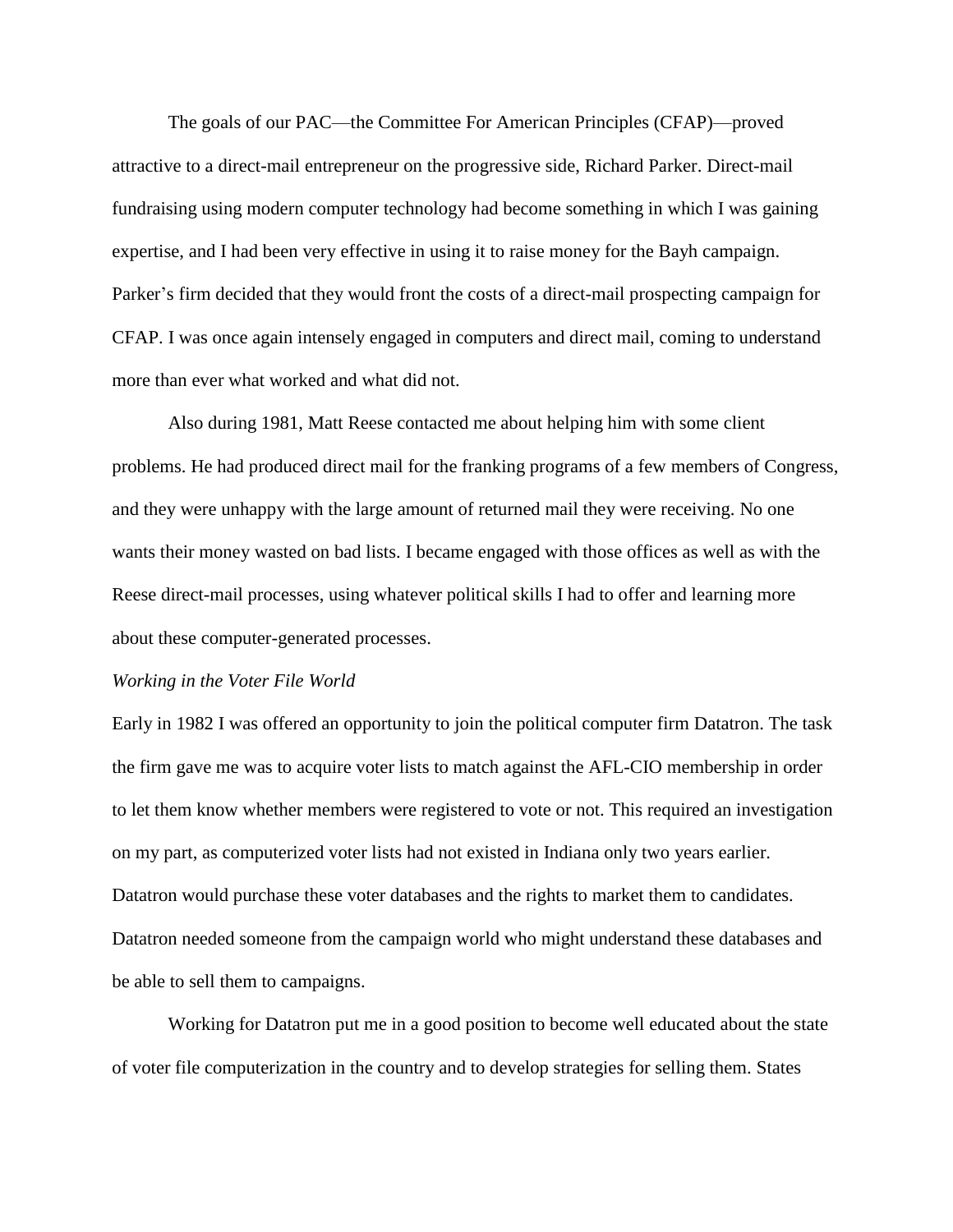were just beginning to computerize registered voter files, but virtually no candidates were using them. I would have used them in 1980 had they been available, and because I know how valuable it was I was able to sell this voter data to campaigns.

The following year I left Datatron and soon accepted a job creating the Washington office of a Los Angeles firm, Below, Tobe & Associates, that provided political computer services. Below, Tobe & Associates had a contract with the Democratic National Committee (DNC) to acquire voter files where possible for the DNC's direct-mail fundraising program. The Reagan administration was perceived by the Democratic community as being against social security, and the DNC felt it could raise money from voters on that issue using direct mail. To do that, we needed to find computerized voter files that included party registration information and dates of birth. The target was Democratic households with people at least fifty-five years old. The number of people in that demographic category would be so large that, should the prospecting mail be successful, the ability to roll out to a large group of people would exist. They needed me to manage that project and to sell the files we acquired to campaigns across the country. This was similar to what I was doing at Datatron, but my role was much larger.

Looking back, I now know that I was doing this virtually alone, that the business of providing political computer services was not well known and had hardly penetrated the political community at all. I found myself able to sell these services to campaigns and to generate lists and labels for phones and mail based on targeted criteria. And once a voter file is built and enhanced with information like telephone numbers, that data can be useful for many other campaigns within the same geographic area. Below, Tobe & Associates worked only with Democrats, which fit my political orientation, and we began building databases all over the country— wherever we found campaigns that were willing to pay the necessary funds to use them.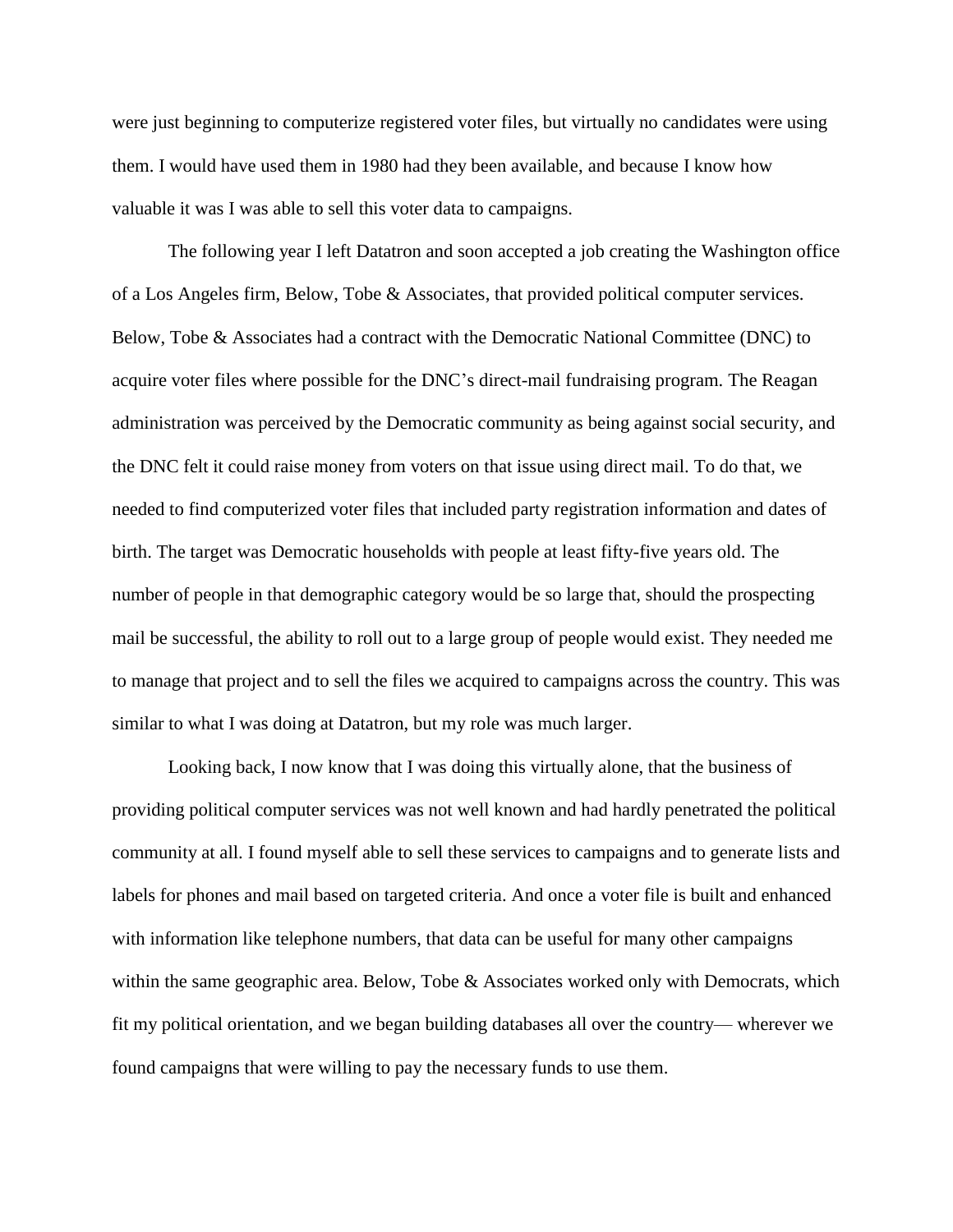Early in my second year at Below, Tobe & Associates, I was hired by the Al Gore for Senate campaign in Tennessee. The task there was to build a voter file statewide, which had never been done in Tennessee. Many of the county voter lists were available only on paper, requiring us to have them keypunched into a computer form. Those that were computerized were provided in a myriad of formats—nine-track tapes, eight-track cartridges, and floppy disks of several sizes. While the file was being built, I persuaded the Gore campaign to get the state Democratic Party to take over the project. Through them, we would be able to make this data available to candidates at all levels throughout the state, usually for the first time. This was wildly successful. Not only were these services available to campaigns, but the party had gained a role in elections that it had not had for many years. And as a vendor we would be able to touch campaigns that would otherwise be very difficult to reach without our connection to the state democratic party**.**

This concept of a state Democratic Party voter file project made enormous sense to me and fueled an energy and enthusiasm for my job that I had not previously felt. I took the concept to the Indiana Democratic Party, where I knew the leadership as well as the party's nominee for governor in 1984, Wayne Townsend. They soon agreed that this kind of project made sense for them, and we began building the first Indiana voter file with many of the same processes used in Tennessee.

After our success in 1984 for the Democratic Party in these states, I was compelled to take the state Democratic Party voter file project on the road. By 1986 I had added four more states, doubling that number by 1988. Two years later, the DNC got into the act by helping fund state party voter file projects, and we added more state parties to our client list.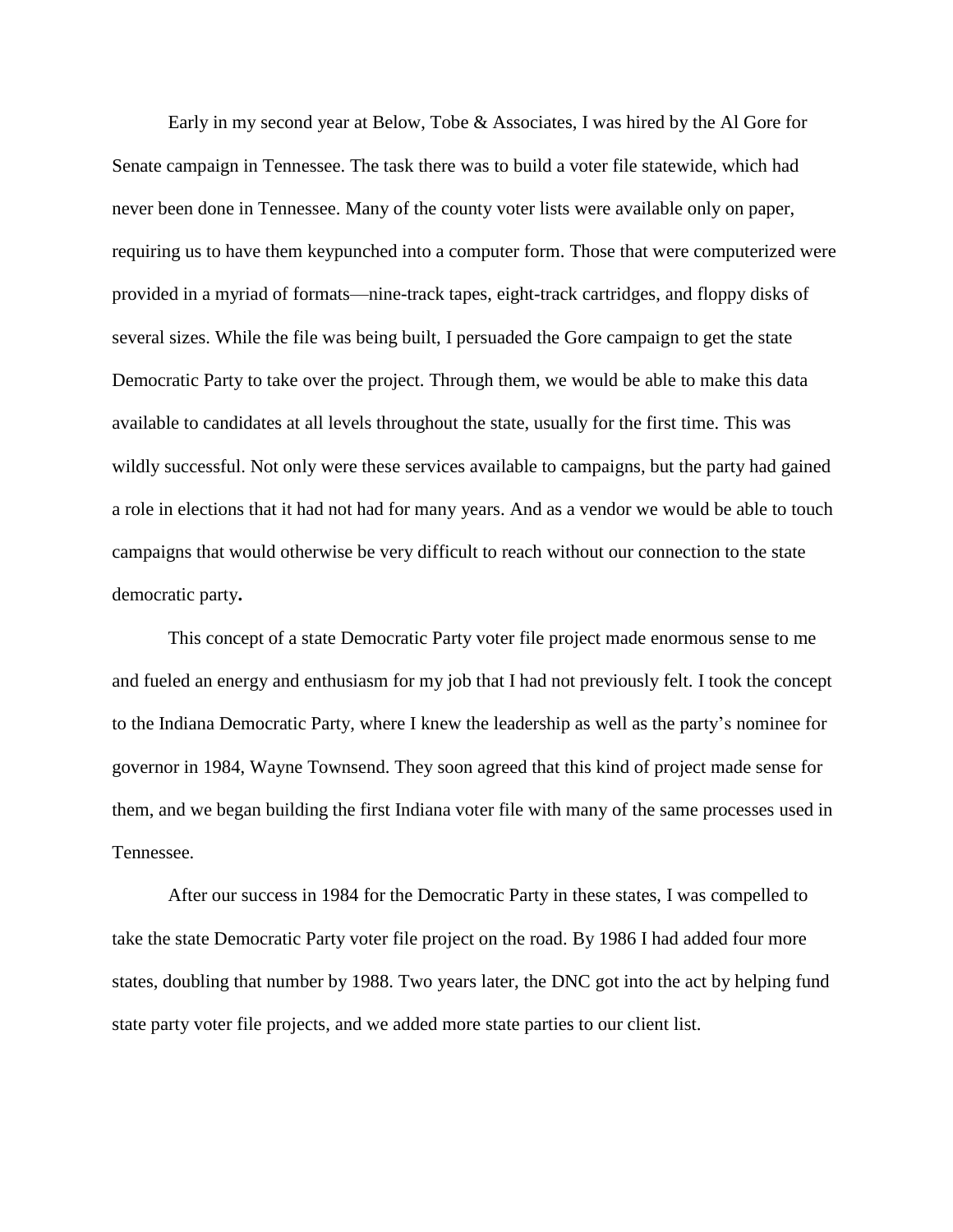In 1991, I left Below, Tobe & Associates and started my own company, Blaemire Communications. For the next seventeen years, the central part of our work was with Democratic state parties, and in 2007, the last year of my company, we had twenty-six state party clients.

With my own firm, I was far better able to experiment—to take on tasks that didn't necessarily make money but held out hopes of developing new processes or new projects or of improving the way we worked. There was a simple adage that applied to our business: The more you know about voters, the better you can communicate with them. We did everything we could to help our clients know more about their voters so they could have better tools for targeting those they needed to communicate with and how they needed to communicate with them.

NCEC precinct data, matched to voter files, meant we could target voters based on two levels of information: the personal level data and the precinct aggregated-level data. Adding census data meant another level of information, also aggregated at the census geography level, giving us sociodemographic information very much like the Claritas clusters I had used in 1980. We found that the clustering systems used in the marketplace didn't work as well in politics, due to high costs and slow turnaround. Claritas worked mostly with corporations that had less trouble spending money than campaigns did and that would tolerate longer turnaround times. The task was to create the same kind of databases for voter targeting but with information obtained by other means and with a final product specifically useful to campaigns.

Ideally, a voter list would provide the names and addresses of registered voters with an indication of status (active, inactive, canceled, suspended or some other designation). In thirty states we could also acquire lists with political party registration as part of the data. In most states we would also get dates of birth and registration, and almost everywhere we would also have the necessary political geography on the file, such as county, precinct, or state legislative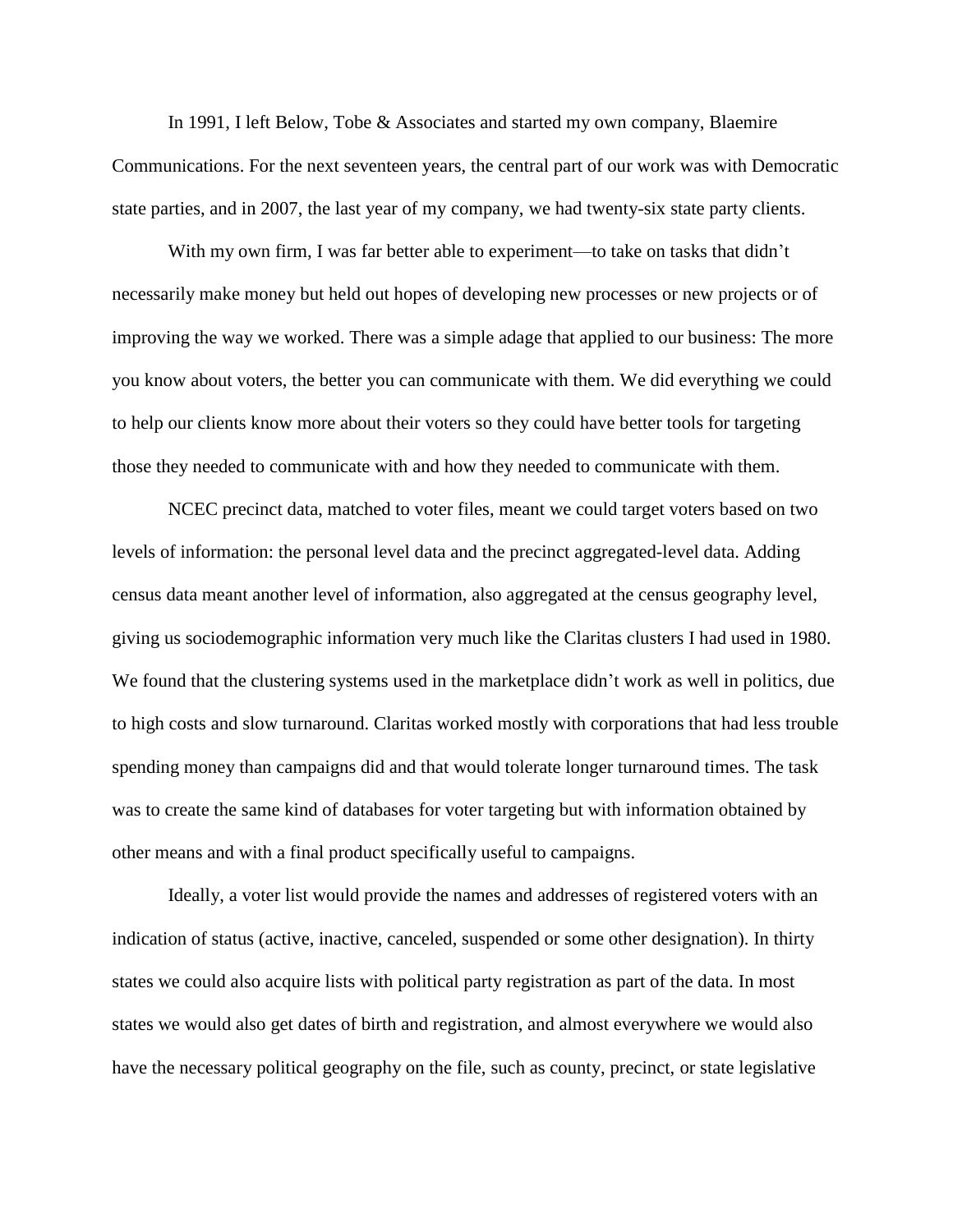and congressional districts. In southern states still governed by the Voting Rights Act as well as in a few states outside the South, the data would include race. As database operations in the states developed, we would more commonly receive vote history data telling us which elections a person voted in, partisan primary votes cast, or even whether they voted early or absentee. We used surname dictionaries to encode likely ethnicity and went to commercial sources to append telephone numbers.

During the 1990s, the ability to track voters who moved and deceased voters became easier. We could acquire a database of deceased persons from the Social Security Administration, allowing us to regularly match that data and remove or encode those who were no longer with us. And the US Postal Service introduced the National Change of Address (NCOA), a process that allowed us to change the addresses of people who have moved. Both of these resources added complexity to our work but were enormously helpful in our efforts to improve voter databases.

Over time, candidates and consultants became far more familiar with computer-generated processes, and it became easier to sell our services. Consistency, retaining data from previous campaigns and future applicability of the data was of the utmost importance. Professional campaign consultants became early advocates of preserving the personal level of information for instance, a voter responding to a phone call might provide his or her party, candidate, or issue preferences—as that information would be critical for targeting efforts in future election cycles. The high cost of the professional processes employed by campaigns for mail, phone, and field operations underscored even more the importance of preserving the information that could be used in future campaigns.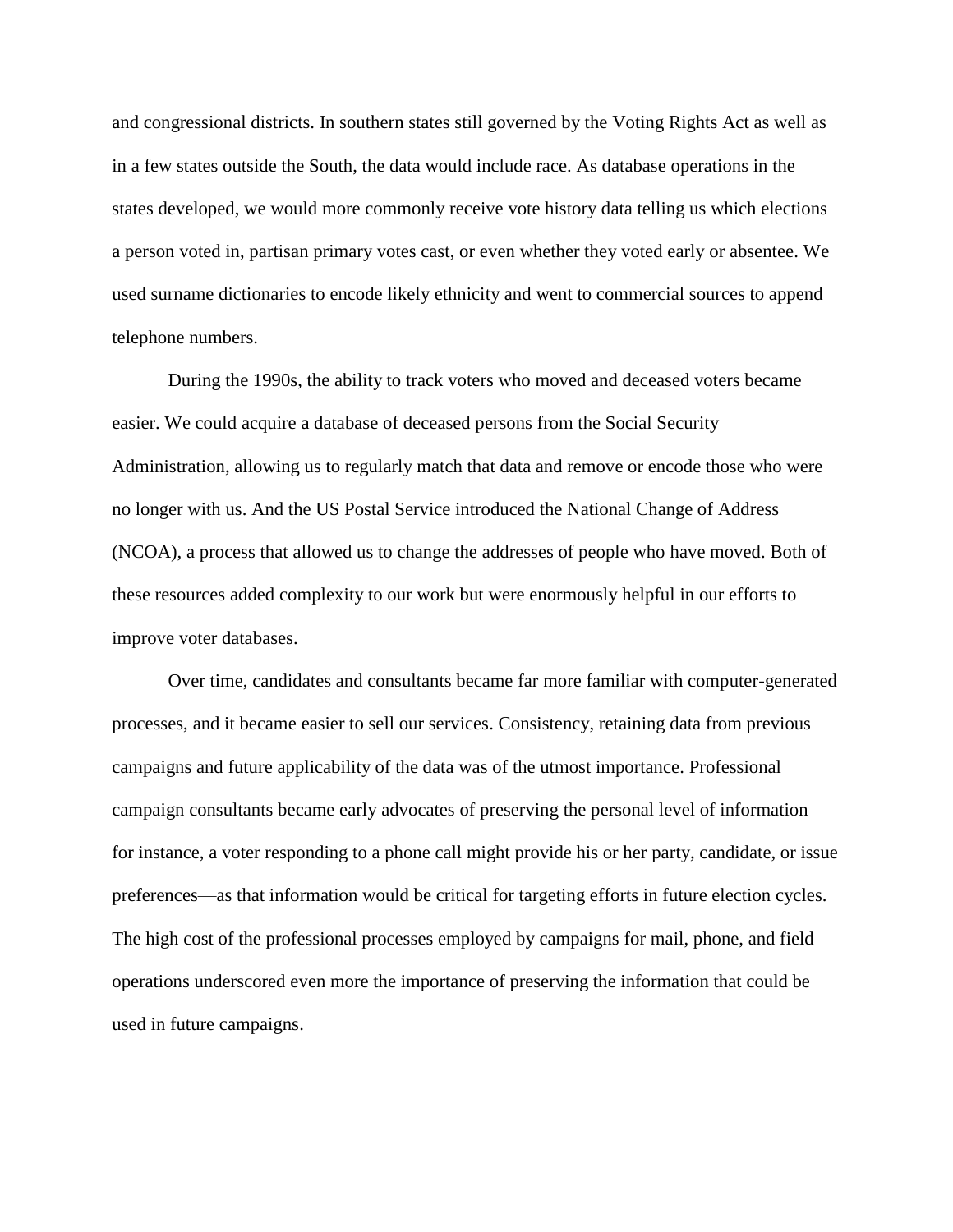As we moved toward the end of the twentieth century, campaigns could increasingly rely on vendors for individual-level information from voter files, such as party, age, race, and vote history. as well as telephone matches, census data, NCEC precinct targeting data, and IDs from previous voter contact efforts by campaigns at all levels.

The evolution of targeting seemed to be moving fast, but it was really piecemeal. Because of the inconsistency of data from one state to the next—and often within a given state—the way you could target in one place might be very different than in some other place. AA state in which some county voter files provided vote history and others did not, for instance, would mean you had to target differently based on the level of data coverage. As those of us in the industry kept tweaking the process to make it better, we came to understand that the use of data to target voters and to develop relevant messaging involved making judgments about voters' likely future behavior. We decide who to target because we predict that these people will be more easily convinced to support us or may be supporters who need motivation to go to the polls. We target messages because we predict that they will be more effective than others. We use precinct targeting with past performance in order to predict future performance. Without a crystal ball to aid in our predictions, we needed to rely on other tools at our disposal.

This need to predict voter behavior more accurately experienced a sea change in its growth and development with the introduction of modeling. Just as pollsters draw a sample of people to poll and employ techniques to extrapolate what they learn to the larger community, modeling uses enhanced computer techniques to score voters on their likelihood to fit into a particular profile. These models, done right, are enormously predictive. They can reveal the likelihood of a voter to be a Democrat or to care about the environment, or voters' likelihood of taking certain actions, such as voting or take an action in support of health care reform.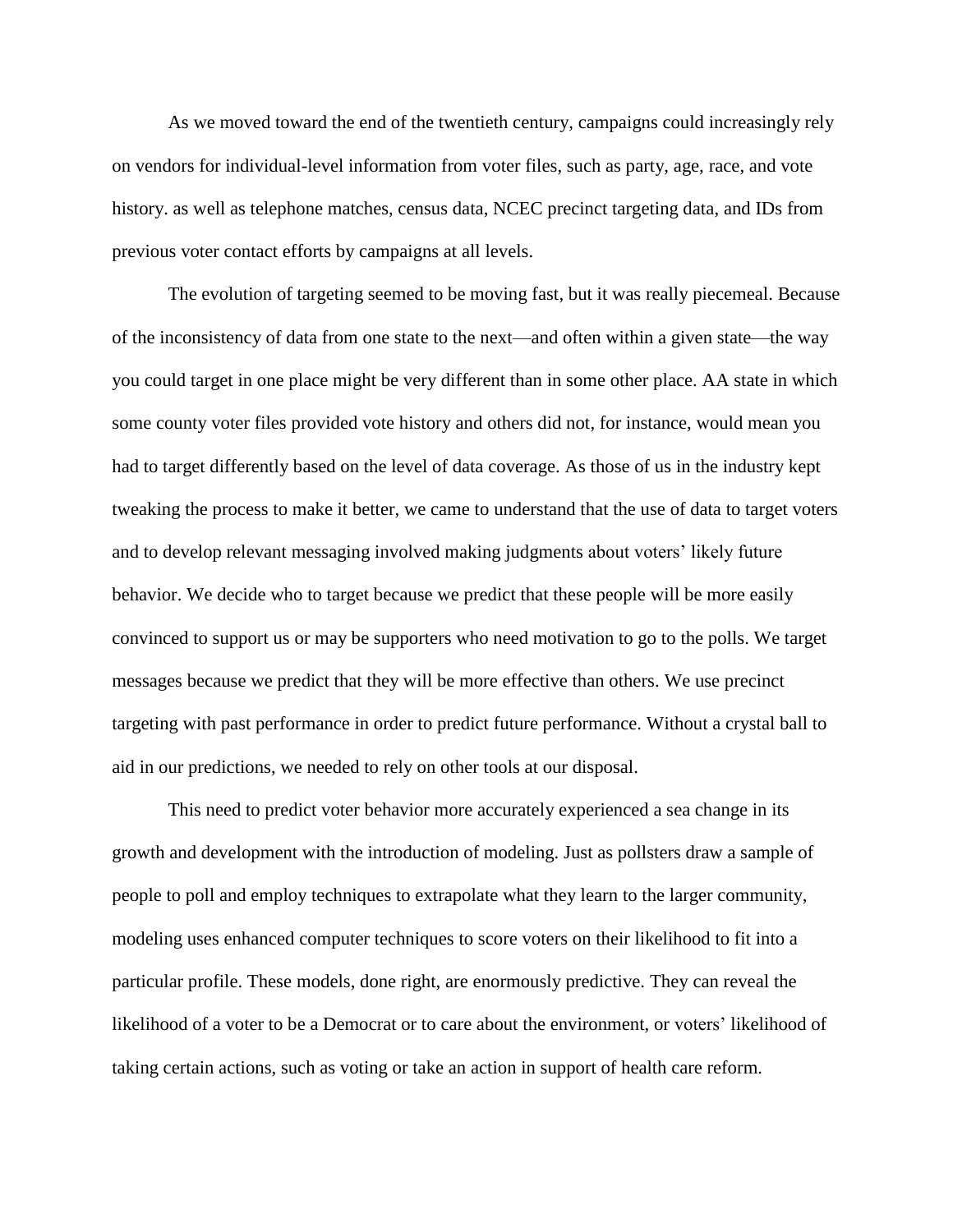Models are becoming more and more powerful. Models now exist that predict the likelihood that a person goes to church at least once a week, is a gun owner or hunter, is conservative or liberal, or is for or against President Obama. For targeting, the implications are tremendous. Now we can select voters based on their predictive behavior and communicate with them on the issues that matter to them in a far more precise manner than ever before.

While early targeting was a more shotgun approach, applying more generally to geography and broad categories of voters, enhanced targeting, also known as microtargeting, is a more rifle-shot approach. The age-old effort to "pick your cherries where the cherries are" in the world of campaigns means to devote resources where they have the greatest chance of having the desired impact. It is said that half of all campaign money is wasted, but we just don't know which half. With microtargeting that uses sophisticated modeling, we have greater confidence that we are not wasting money by communicating with the wrong people with the wrong messages. There is a far greater chance that we can get this right.

#### **The Age of the Internet**

My own company created one of the early websites used for processing voter file data. Our system, known as Leverage, put the role previously reserved for programmers into the hands of the remote campaigner. Other systems were created around the same period of time, between 2002 and 2007. The most popular and widely used system on the Democratic side is Voter Activation Network (VAN). Because of the advent of these systems and the manner in which they have been embraced, there are now thousands of people around the country who access political data and voter files through web applications.

In 2007 I merged my company with Catalist, a company created to serve the data needs of the progressive community. Our efforts at Catalist have broadened the use of online tools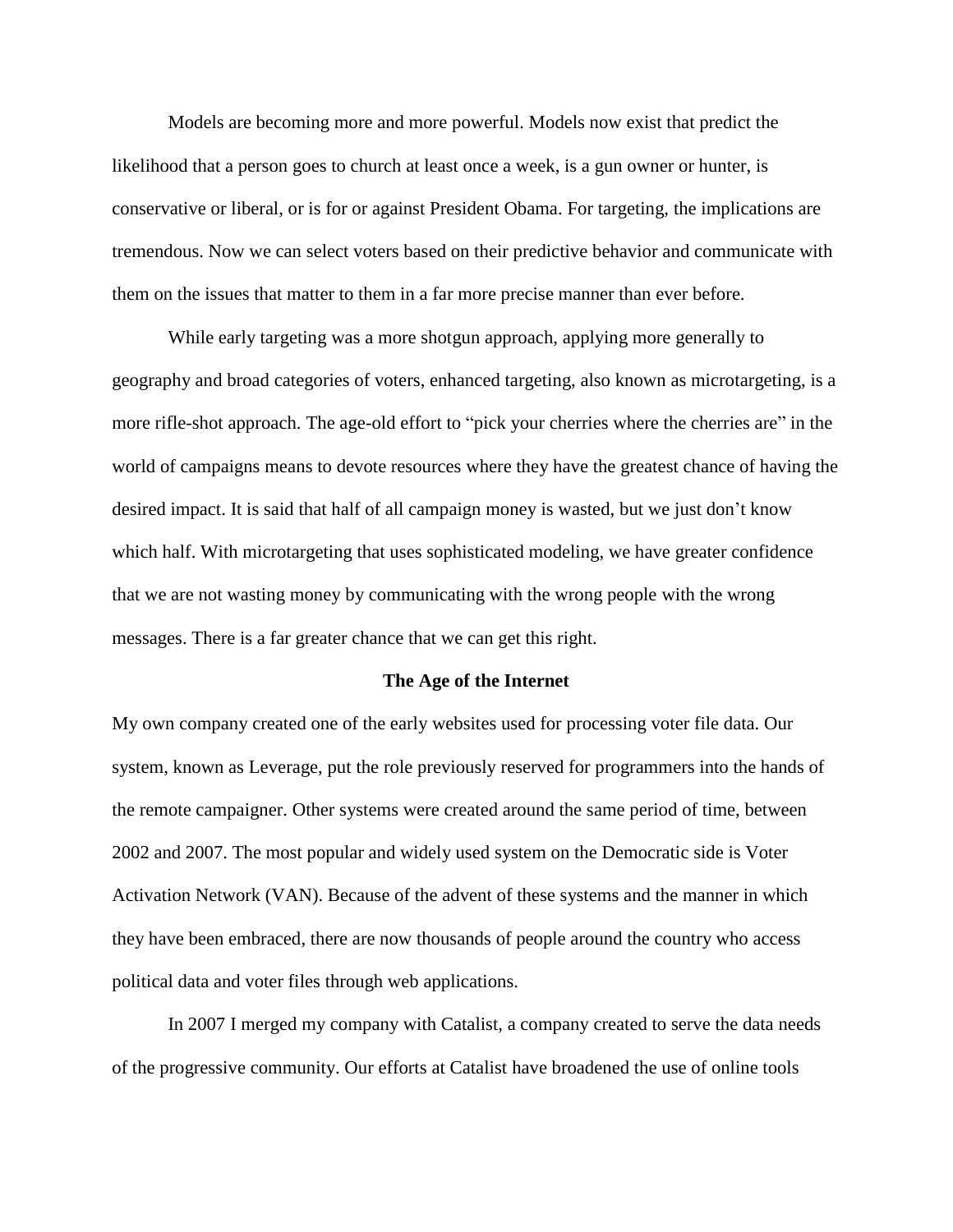among Democratic campaigns and progressive organizations. One such tool is the Q-tool, the Catalist online tool to query its massive database. Organizations subscribing to Catalist use the online Q-tool to access data for a variety of personalized organizing and political or civic contracts. But Catalist also provides its clients a tool to match their own information to the Catalist database, whether it is membership information or campaign IDs. While solving the need to preserve this expensively obtained political intelligence for subsequent campaigns, this accumulation of data has also served the cause of creating predictive models. The advent of these online tools in politics has also led to applications developed to expand on the volunteer-to-voter experience.

The most effective form of communication obviously is between two persons who know one another. Politics has had to battle the limitations of that reality, and new technologies have helped overcome those limitations. When I worked with Senator Bayh in the 1970s, we had a program called Note Day, which was a simple, non-technological version of online social networking. Here's how it worked: As I traveled with Bayh, whenever someone asked how they could help the campaign they were handed a Note Day packet, which consisted of ten sheets of paper, ten envelopes, a sample letter, a postage-paid return envelope, and an instruction sheet. The job of the new volunteer was to write letters to ten friends explaining why he or she was going to vote for Birch Bayh (using the sample letter as a model, if needed), to address and stamp the letters appropriately, and to return them in the postage-paid envelope to our headquarters. The campaign would then mail them all at once in the final week before the election. If my memory is accurate, I believe we mailed more than a quarter million Note Day letters in each of the last two Bayh campaigns.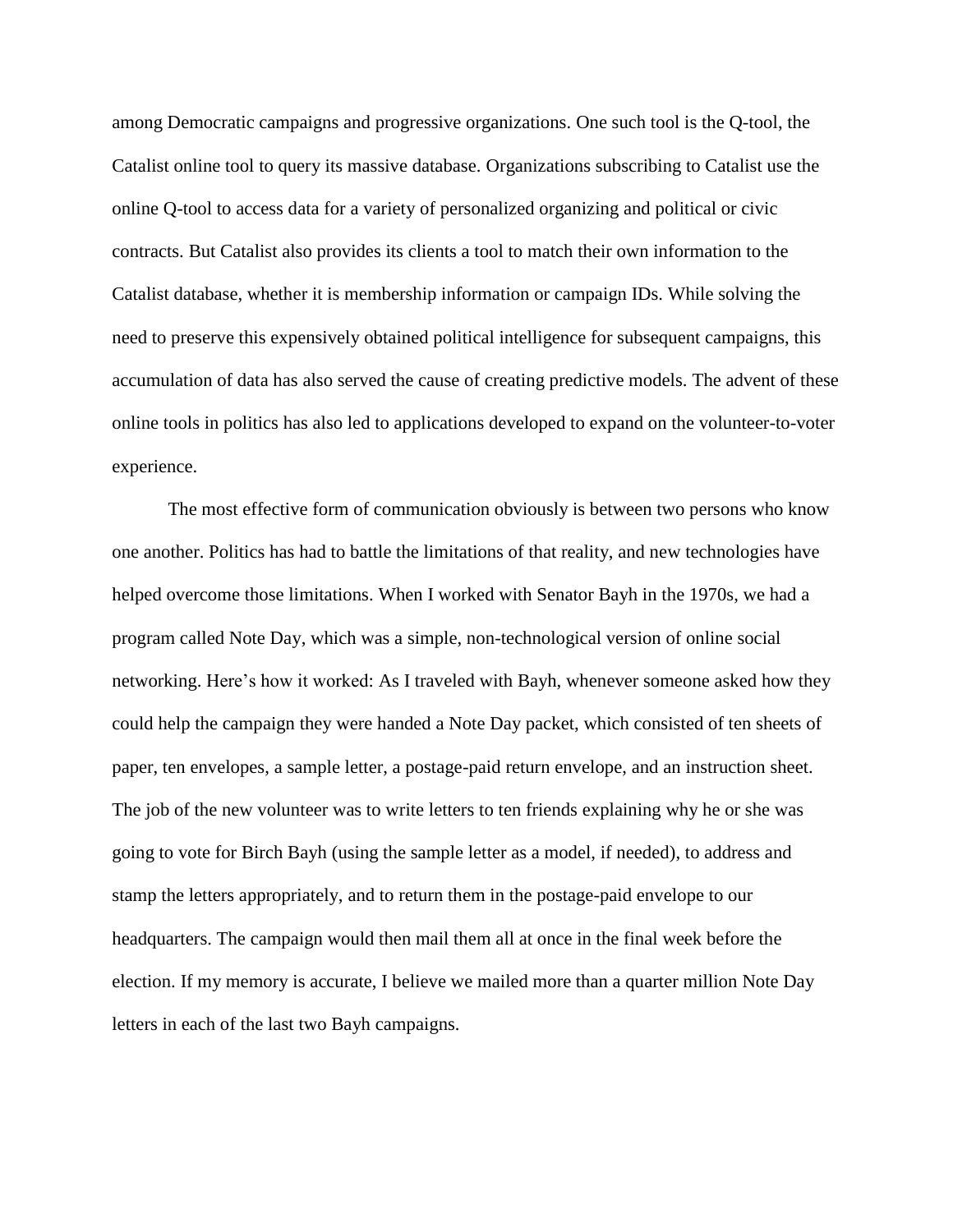Early in the twenty-first century there was an explosion of activity in the online world. The broad public enthusiasm for the Internet has led to an amazing proliferation of websites, making virtually all knowledge reachable from our desktops. The current generation of eighteento thirty-five-year-olds hardly knows what it's like not to have online access. And as the culture has changed, political behavior has changed as well.

As entrepreneurs began creating websites that could put the voter files in the hands of the online user, software applications have sprung up that allow individuals to reach out through these apps to the people they know. The Internet has presented political campaigns with enormous opportunity. Modern campaigns can now make it possible for volunteers to carry their messages to their own acquaintances in a managed fashion. This sort of communication is effective and is bringing yet another transformation to campaign microtargeting.

Online apps exist that allow a volunteer to match his or her address book to voter files, communicate with those friends who are registered, and tell those who are not what they need to do to get on the rolls. This friend-to-friend communication is an effective way to take advantage of those who want to help. This intensive involvement by so many people, often individuals totally new to politics, has in many ways democratized the American political process. But it also presents risks to a campaign, which loses some control over the message and the targets. In many ways, these friend-to-friend programs trade targeting accuracy for communication efficacy. They can augment, but not replace, the more controlled system of microtargeted voter contact that is part of a campaign's strategy.

#### The Future

The evolution of targeting can be seen as an unbroken trend toward more precision and improved ability to zero in on the right people with the right messages, and it stands to reason that new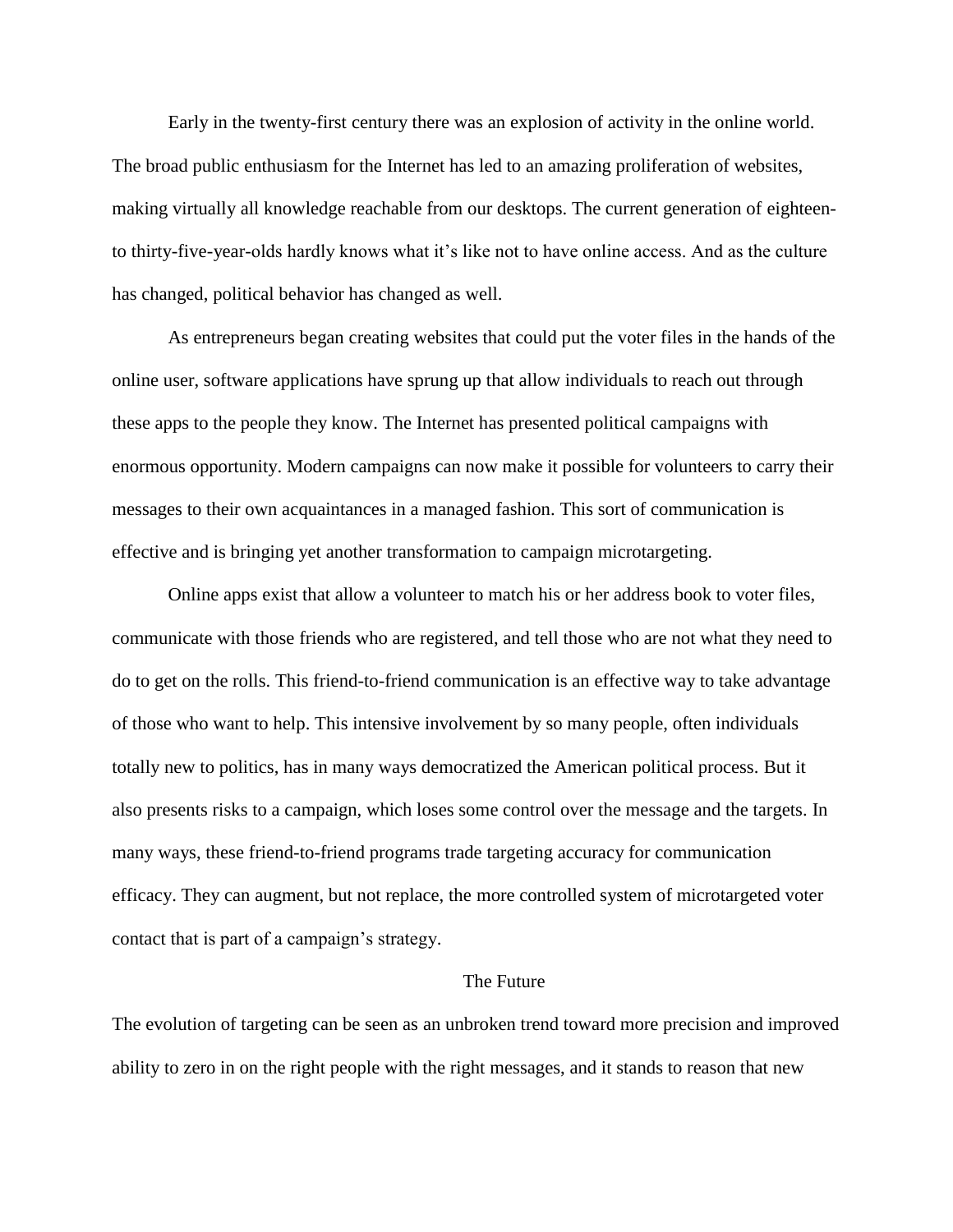technology will only speed up this trend, not inhibit it. The ability to find the right people and accurately predict how they will behave in the political marketplace has been enhanced by the accumulation of data by companies like Catalist. Because of this massive amount of individuallevel data, the ability to accurately model voters has improved enormously.

And modeling can predict other kinds of political behavior besides voting. A donor model scores people on their likelihood to give money. A mail readership model scores people on the likelihood that they will open and read their mail. Activist models predict the likelihood that people will take actions on a range of issues or political necessities. A volatility model can tell a campaign which voters are likely to change their minds during a campaign, which helps a campaign use its resources more efficiently, since money spent targeting a volatile voter could influence that person's vote, while money spent contacting a stable supporter is not likely to make a difference in the outcome of the election. We also have models predicting what kind of media consumption a voter will engage in.

Channel-oriented modeling adds to the trend toward more individual-level precision by increasing ability to know what the best channels are for political communication. We can know with a great deal of accuracy which voters are better reached by phone, mail, or e-mail. Whether households get political information through cable TV or broadcast television, the kind of viewing that reaches them, and even the time of day or length of time prior to the election to get the message to them are also questions that can be answered by channel modeling.

Other forms of political communication are also moving in the direction of personalization. Online advertising is moving toward greater individualization and more pinpoint targeting with the use of "cookie pools," data that tells us which websites a person visits. Similarly, in the world of online polling, campaigns are using survey responses of online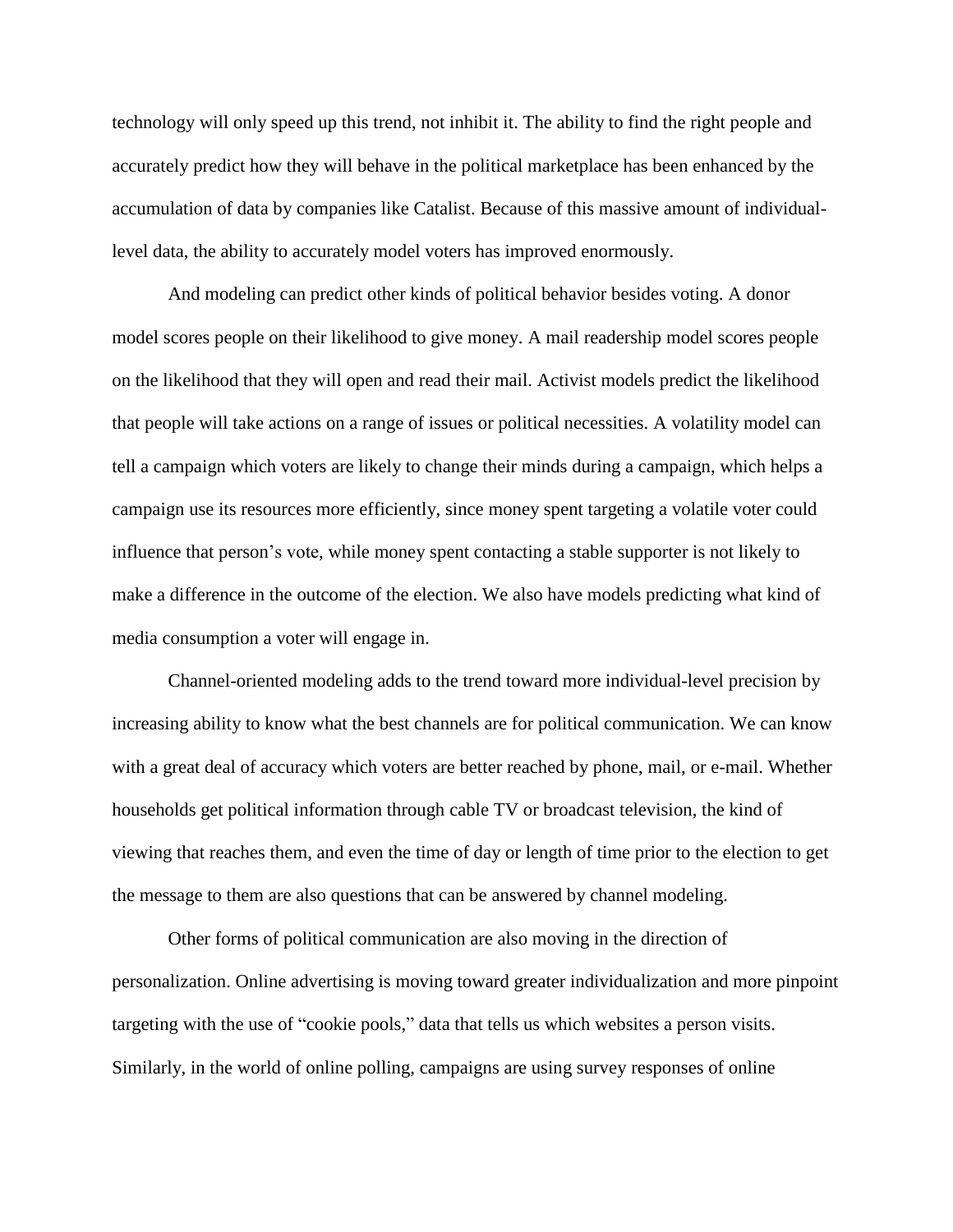panels—which serve as virtual focus groups—to target registered voters with more precision. This practice has also led to a more efficient and less costly way to test ads and direct mail. Rather than convening focus groups for that purpose, the same things can be accomplished with online panels.

It also makes sense that eventually political targeting information will be used to change the way cable television broadcasts ads. In the future, it will be possible for campaigns to advertise to cable in the same precise way they now send mail and make phone calls, with different voters receiving different ads during the same show. There are technical challenges, to be sure, but there will likely be a time when completely variable advertising will be transmitted through our familiar cable boxes. New applications are being developed all the time for political campaigns that, by using voter data, allow for greater levels of targeting and individualized messaging.

One of the great challenges of politics in this first quarter of the twenty-first century in the midst of these tremendous technological innovations is reaching the young voter. A great many voters under thirty-five cannot be reached through commercial television or radio, do not read newspapers or magazines, do not have landlines, and do not read their mail. You would be hard-pressed even to find them door-to-door. The youngest voting demographic—growing at such a rate that they will soon overtake older voters in influence and numbers—cannot be reached by traditional campaign communication channels. Campaigns must turn to the new media, these emerging technologies, if they are to have any chance of influencing younger voters.

It is a greater expense and challenge to use voter data to target with these new methods, but it is more critical than it has ever been. It still wastes money and time for campaigns to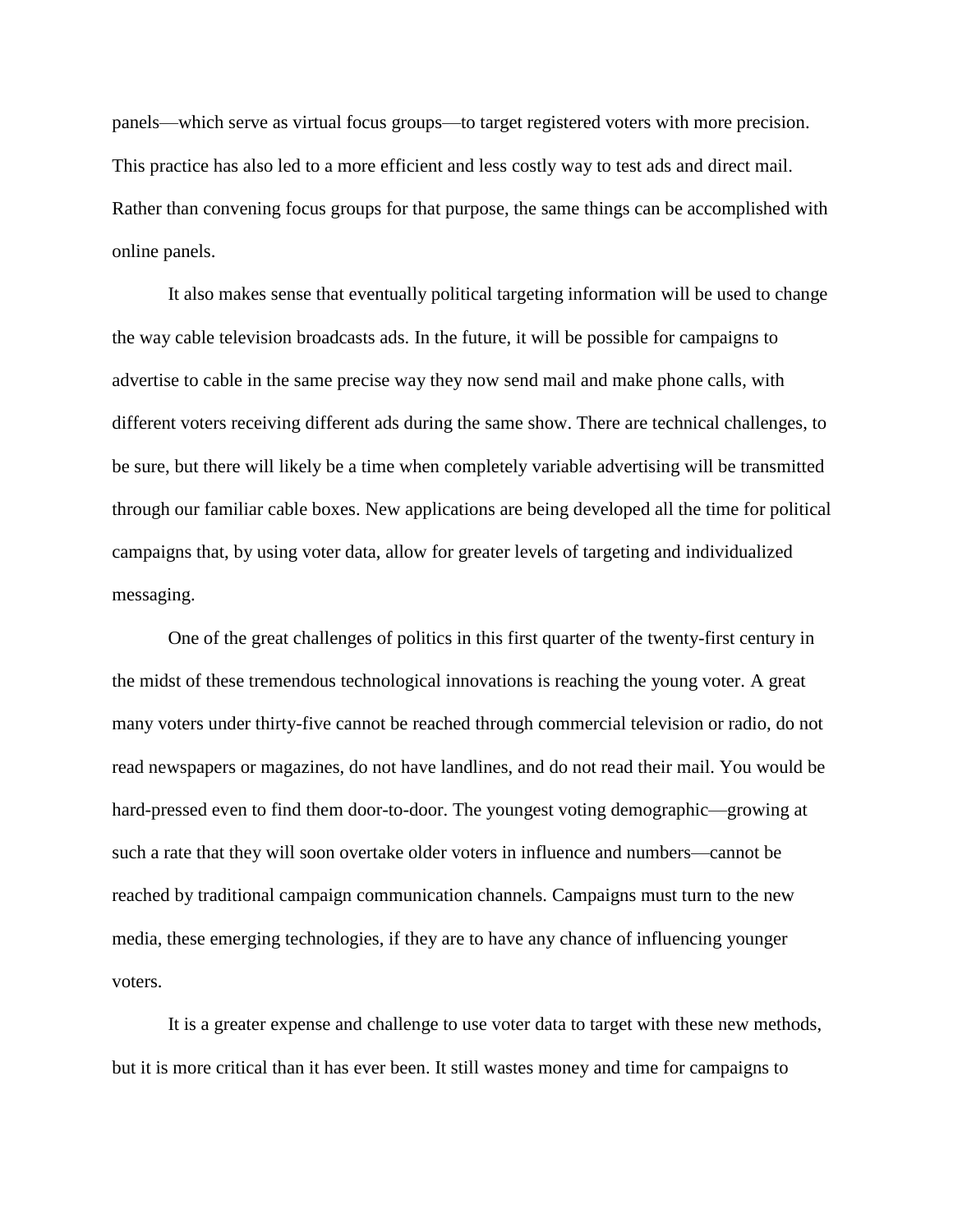employ communication tactics for those who will not support them or will not vote, but now the cost of sending too general a message to too broad an audience is unacceptably high. It still makes sense to use data to vary messages, but younger voters are used to a high level of personalization and have no patience for messages that are not relevant to their lives. The need for targeting and using data appropriately will not change, but the need for more complex and sophisticated microtargeting will continue to grow.

I feel I have been fortunate to have a front row seat to watch this trend toward greater targeting precision and to play a small part. The evolution of targeting can be summarized as follows:

*Simple demographics.* Early targeting was aimed at white males who lived in the states or districts in which the campaigns were being conducted. As the country matured, the franchise expanded to include former slaves and free African Americans, women, and those at least eighteen years old. The expansion of the franchise created a much larger voting universe and made it necessary to avoid contacting everyone.

*Multiplying channels.* The rise of television advertising had its initial focus on broad demographics, with ads placed on television shows that were being watched by the type of people the campaign needed to reach. As broadcast television became more of a staple in American life, the ability to narrow-cast toward smaller and smaller demographics developed rapidly. As the number of television channels available to Americans expanded drastically with the advent of cable, the challenges to reach a targeted audience over the airwaves multiplied.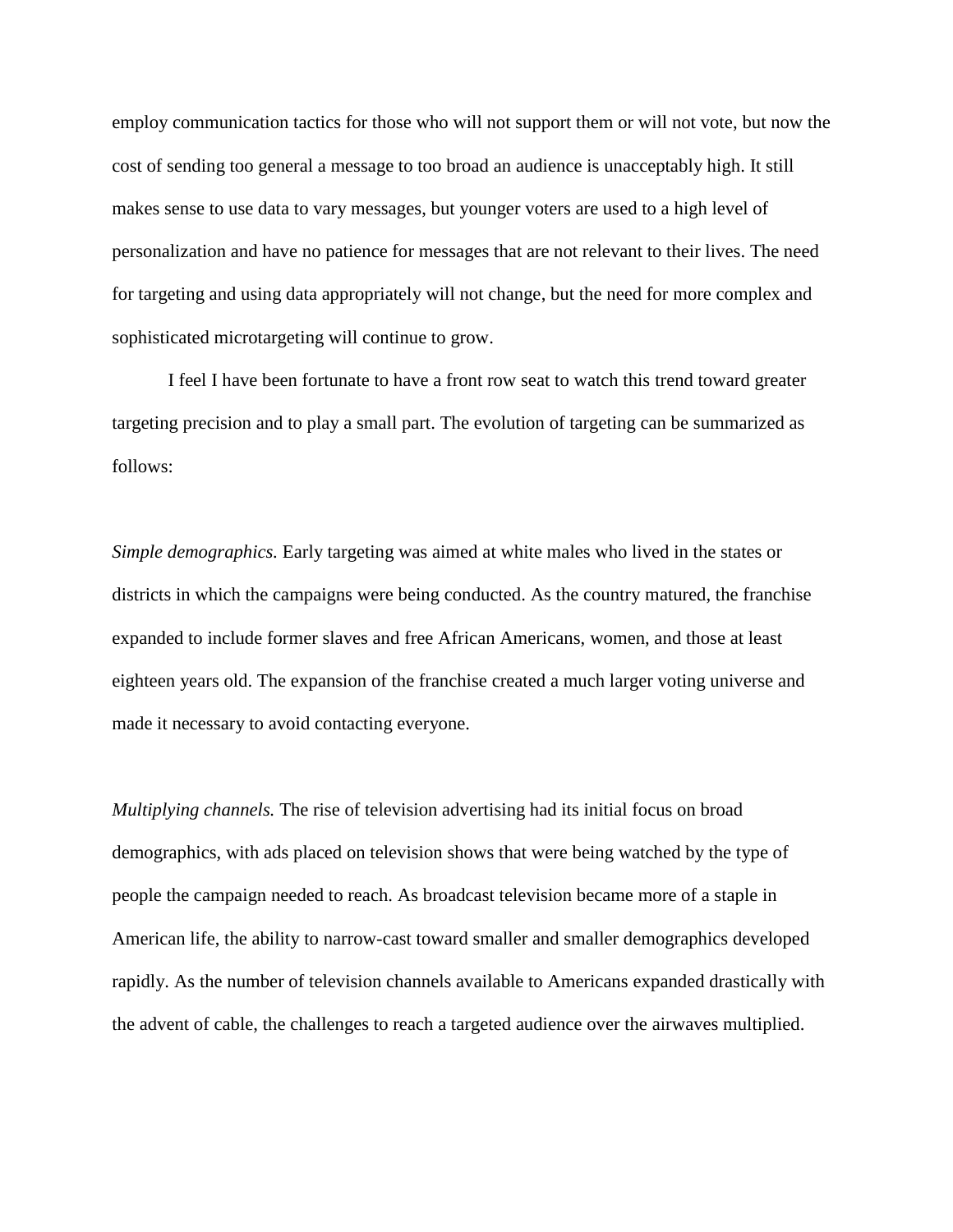*Rising costs.* As the country's population grew and campaigns became more expensive, largely due to the development of political television ads, it became increasingly important for campaigns to select their targets accurately and find ways to spend their precious funds communicating only with those they needed to. Wasting money on those who should not be targeted meant fewer available funds to contact those who should be.

*Precinct Targeting.* The precinct is the smallest political geographic area. As computer technology developed that allowed a precinct's electoral history to be categorized, campaigners were able to target voters based on the kinds of precincts in which they lived—whether, for instance, they may be precincts that perform solidly Democratic or with large numbers of persuadable voters.

*Geodemographic targeting.* As computer processing developed further, it became possible for data processors to place all voters into a relatively small number of demographic composites, or clusters, allowing campaigns to choose which clusters to target according to which issues were important to voters within those clusters. The ability to poll by cluster was followed by the ability to send messages by cluster.

*Computerized voter files.* Once lists of registered voters became available in computerized form, campaigns could take advantage of the individual data items available on those lists to slice and dice the electorate as never before. They could target voters within the proper geography, and they could use precinct targeting to augment their choice and geodemographic targeting to overlay issue intelligence with the political intelligence. Computerization became democratized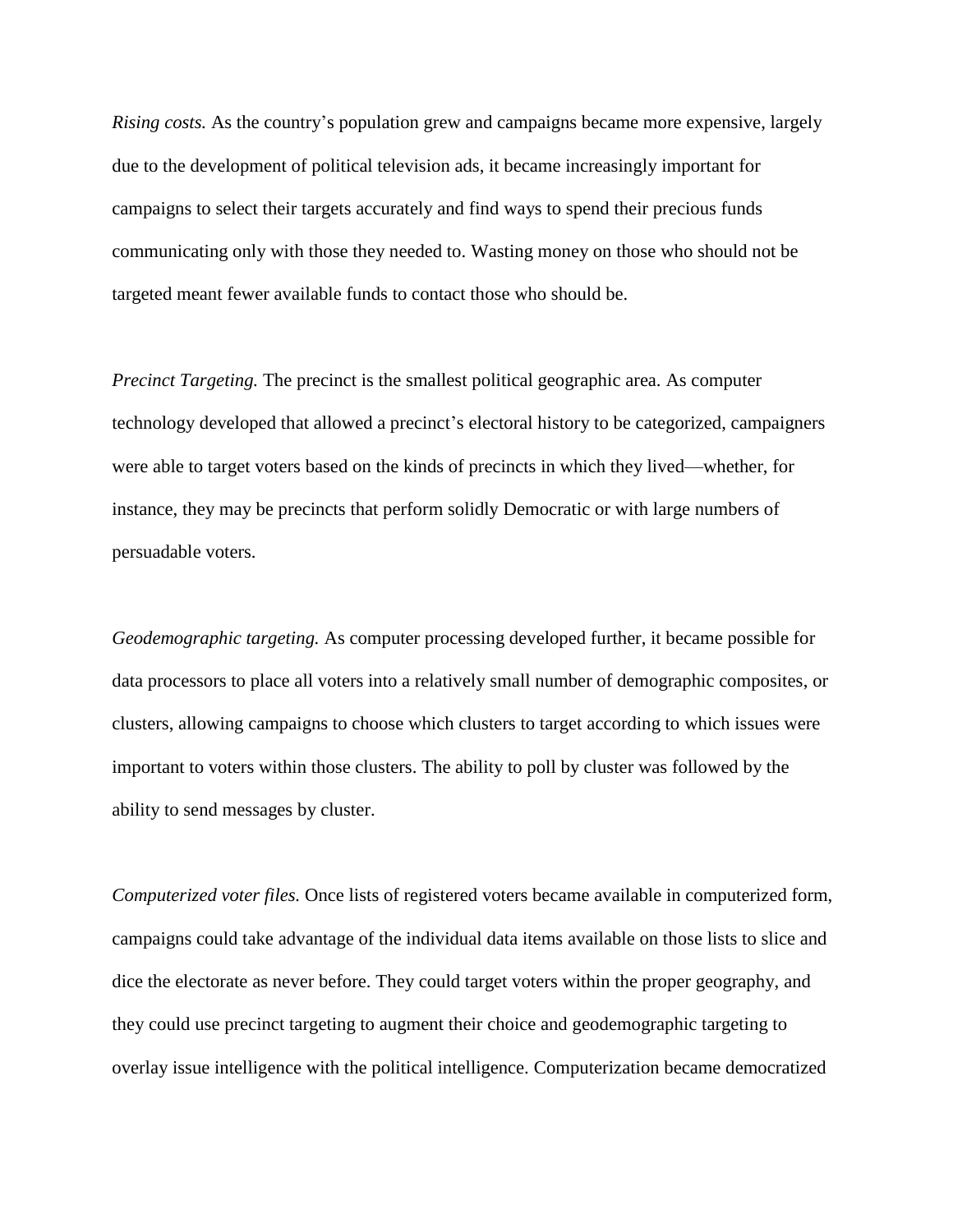with the rise of the personal computer, a tool that was necessary for campaigns to utilize but not only by those who would call themselves campaign professionals. Methods of contacting voters in person or through direct mail or telephones became far more professionalized with the creation of a large number of campaign mail and phone firms. The need to target grew as quickly as the ability to target effectively with the computer. And smart campaigns could use precinct targeting, geodemographic targeting, and highly individualized voter targeting in combination.

*Preservation of data.* Campaigns contact voters to see how they feel about their candidates and the issues of the day. Campaigns now save that information in a form suitable for future use rather than reinventing the wheel with each campaign, and they build upon previous efforts with new information about voters.. This has led to better voter targeting and messaging and less waste.

*Microtargeting.* All of these changes have led to the ability to fine tune targeting in a way that allows the campaign to predict voter behavior. By massing this tremendous amount of political information with commercial data, census data, specialty data, and individual responses, modelers have been able to create predictive models on very esoteric yet critical political behavior.

Changing technologies and improvements in data compilation will continue the trend toward greater individualization and precision in campaign targeting and message delivery. While some things coming down the pike seem easy to predict, it is impossible to know what campaigning will look like in the second quarter of this century or beyond. But we can be sure that